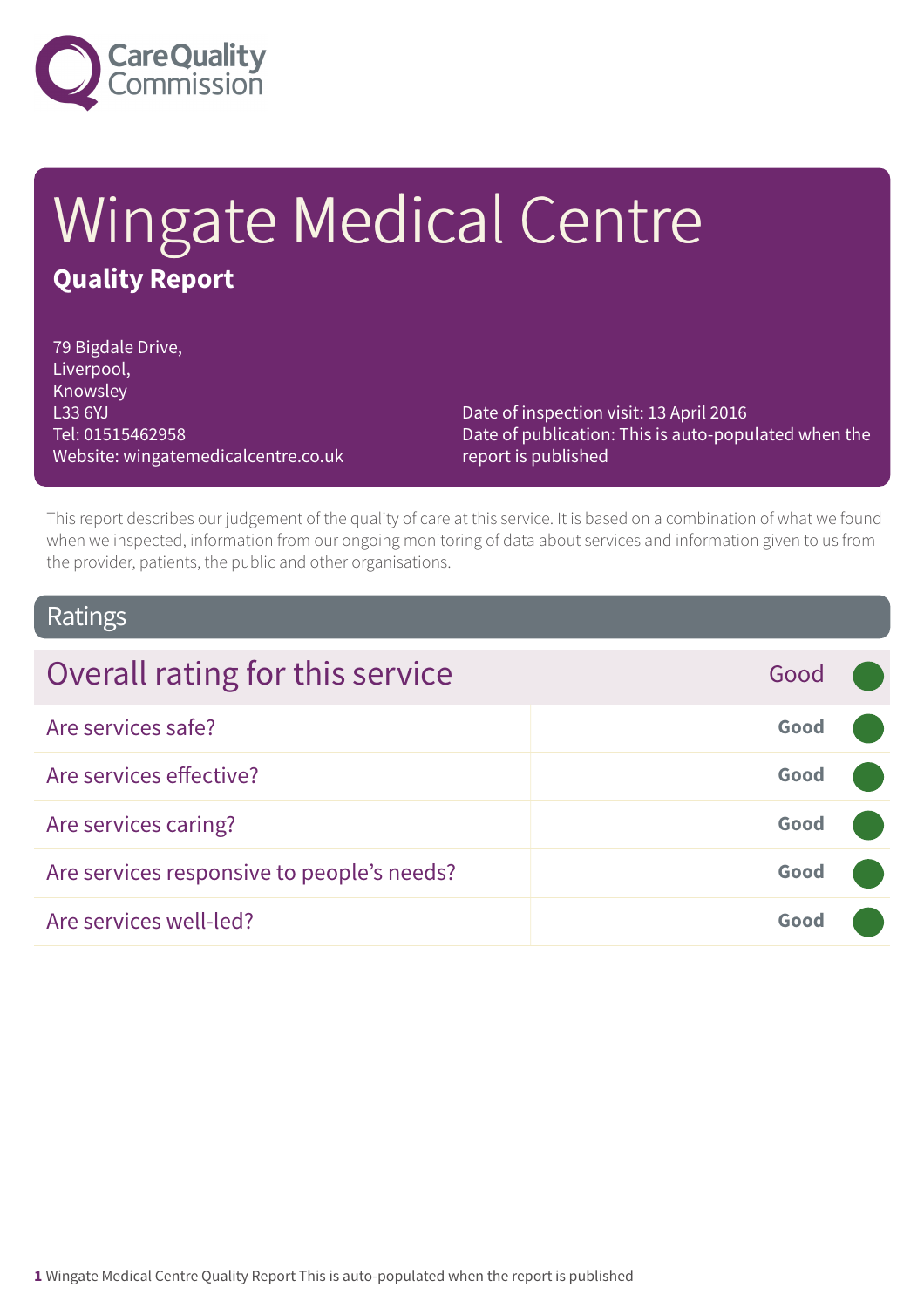### **Contents**

| Summary of this inspection                                                                                                                                                    | Page           |
|-------------------------------------------------------------------------------------------------------------------------------------------------------------------------------|----------------|
| Overall summary<br>The five questions we ask and what we found<br>The six population groups and what we found<br>What people who use the service say<br>Areas for improvement | $\overline{2}$ |
|                                                                                                                                                                               | $\overline{4}$ |
|                                                                                                                                                                               | $\overline{7}$ |
|                                                                                                                                                                               | 11             |
|                                                                                                                                                                               | 11             |
| Outstanding practice                                                                                                                                                          | 11             |
| Detailed findings from this inspection                                                                                                                                        |                |
| Our inspection team                                                                                                                                                           | 12             |
| Background to Wingate Medical Centre                                                                                                                                          | 12             |
| Why we carried out this inspection                                                                                                                                            | 12             |
| How we carried out this inspection                                                                                                                                            | 12             |

Detailed findings 14

### Overall summary

We carried out an announced comprehensive inspection at Wingate Medical Centre on 13 April 2016. Overall the practice is rated as good.

Our key findings across all the areas we inspected were as follows:

- There was an open and transparent approach to safety and an effective system in place for reporting and recording significant events.
- Risks to patients were assessed and well managed.
- Staff assessed patients' needs and delivered care in line with current evidence based guidance. Staff had been trained to provide them with the skills, knowledge and experience to deliver effective care and treatment.
	- Patients said they were treated with compassion, dignity and respect and they were involved in their care and decisions about their treatment. Feedback from patients about their care was consistently positive.
- The practice implemented suggestions for improvements and made changes to the way it delivered services as a consequence of feedback from patients and from the patient participation group.
- The practice had introduced a new appointment model called a 'Physician health assessment by telephone, (Phat.) This meant that all patients ringing the practice for an appointment received a telephone call back from a GP to discuss their needs and requests. The majority of patients liked the appointment system whereby they always spoke to a GP when needing an appointment.
- The practice had good facilities and was well equipped to treat patients and meet their needs.
	- The practice had strong and visible clinical and managerial leadership and governance arrangements. The practice had a clear vision with quality and safety as its top priority. The strategy to deliver this vision had been produced with stakeholders and was regularly reviewed and discussed with staff.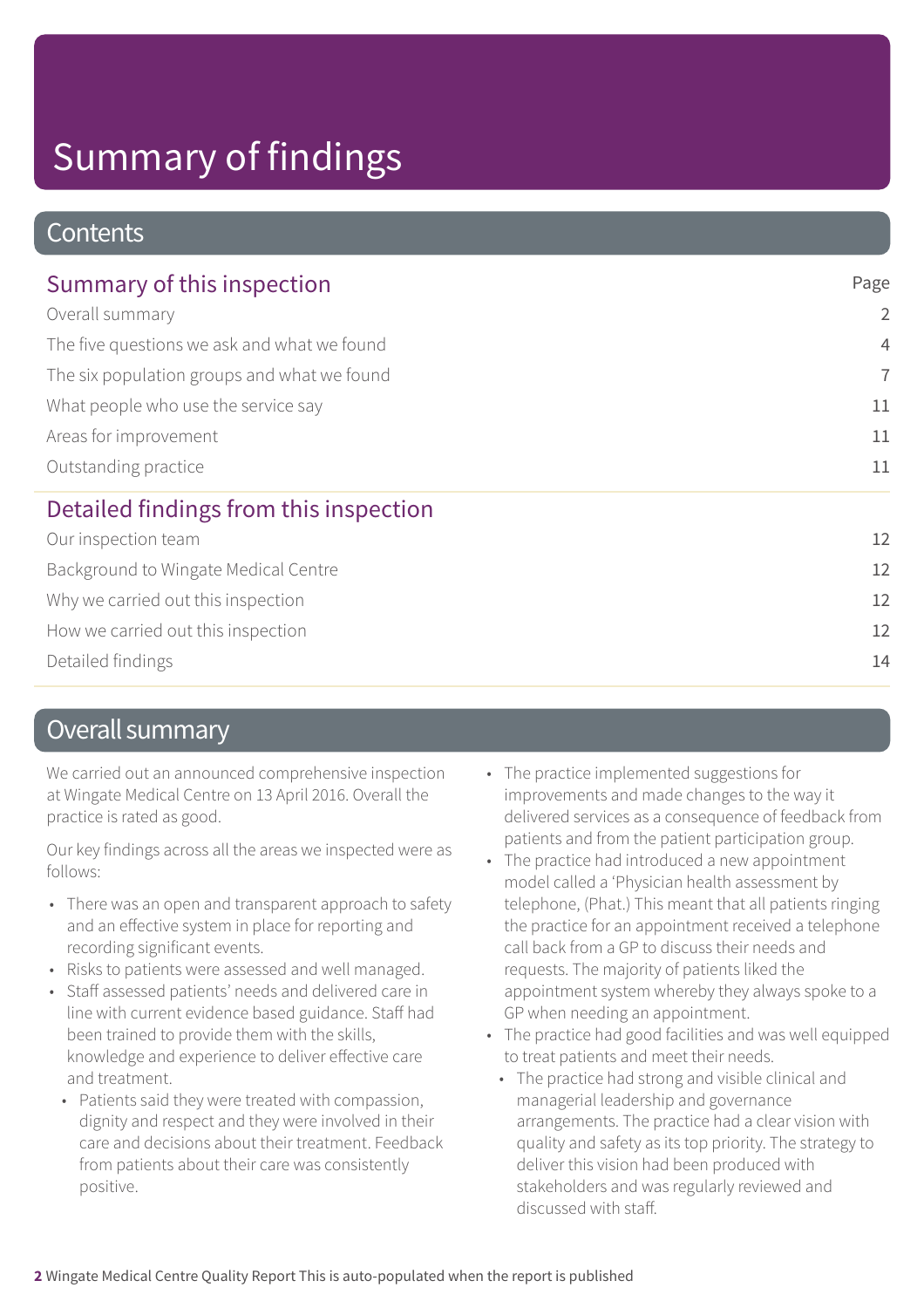- There was a high level of constructive engagement with staff and a high level of staff satisfaction.
- The practice invested in employing a diverse group of staff such as their own pharmacist and data technician to help them manage and develop their services.
- The practice used innovative and proactive methods to improve patient outcomes. The practice were proactive in developing their service and introducing new models of support such as their 'Compound assessment model' to help benefit their patients and their introduction to an intervention known as 'Mindfulness.'
- The provider was aware of and complied with the requirements of the duty of candour.

There were areas of outstanding practice as follows:

• The practice had recently introduced a new model of support, the 'Compound assessment model.' The model supported a detailed review each year for patients with long term conditions and included four different professionals including: a health care assistant, a behaviourist, a practice nurse and a GP. The aim of the review was to provide a one stop shop helping patients to understand their condition and improve the way their condition was managed both at the practice and at home.

• The practice had introduced a series of clinics and services, including phlebotomy, travel vaccines, midwifery clinics, talking therapies provided by a councellor from the Primary Care Psychological Therapies Service (IAPT) and mindfulness sessions for supporting the wellbeing of patients. Some of the services provided onsite meant that patients could have their needs met at the local practice rather than travelling to the local hospital/external clinics.

The areas where the provider should make improvement are:

- Review recording systems for significant events so the outcomes and actions of all events are clearly identified and shared within staff teams.
- Develop a recording system for the management of blank prescriptions to show a clear audit trail of how they were managed.
- Review the strategic planning of completed audits for the practice.

#### **Letter from the Chief Inspector of General Practice**

### **Professor Steve Field (CBE FRCP FFPH FRCGP)**

Chief Inspector of General Practice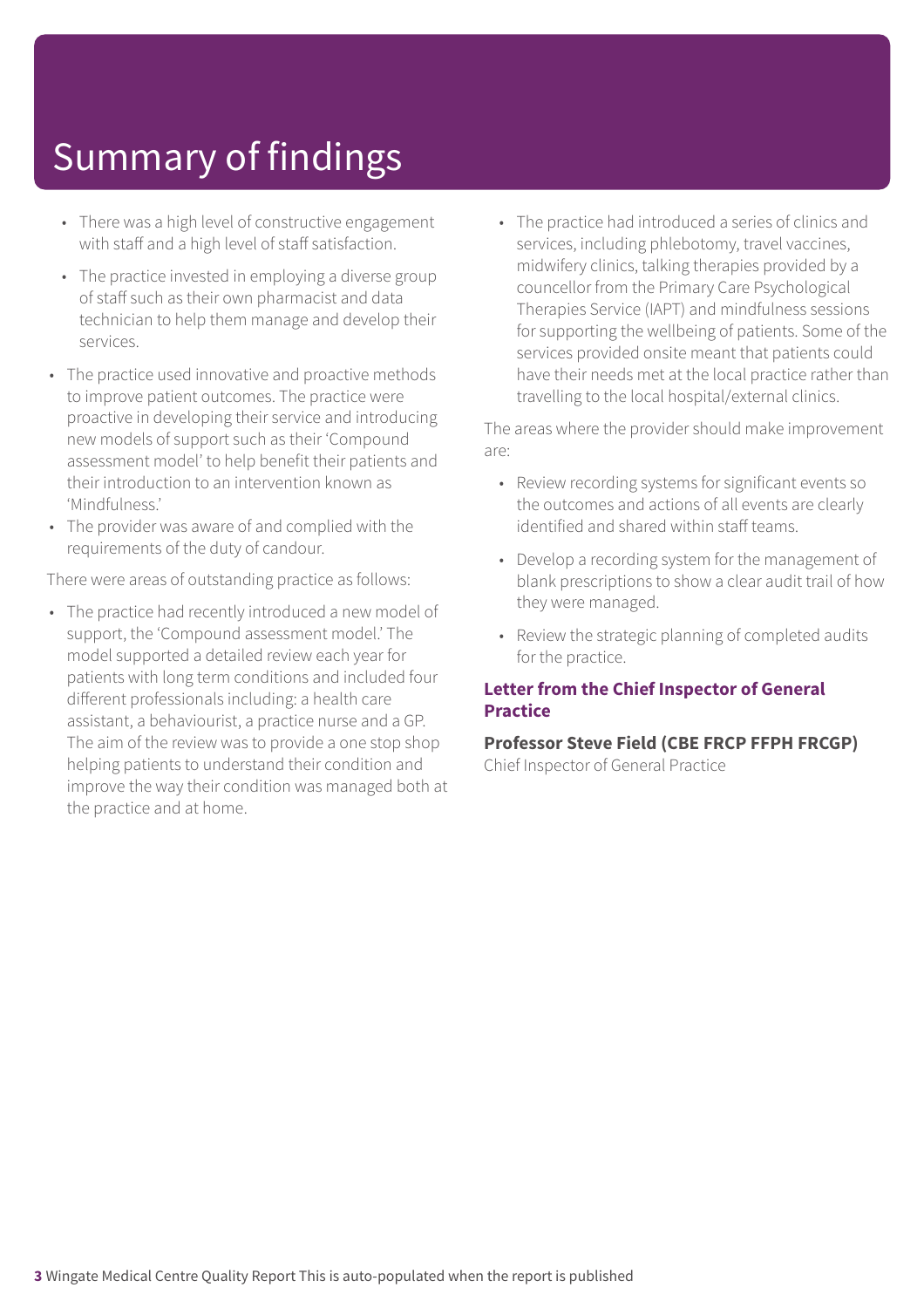### The five questions we ask and what we found

We always ask the following five questions of services.

#### **Are services safe?**

The practice is rated as good for providing safe services.

- There was an effective system in place for reporting and recording significant events. Some incidents needed further review to show what actions had been taken to reduce risks and to show effective monitoring systems to incorporate all identified risks.
- When things went wrong patients received support and a written apology.
- Medicines management was well organised and well managed.
- The practice had clearly defined and embedded systems, processes and practices in place to keep patients safe and safeguarded from abuse.
- Risks to patients were assessed and well managed.

#### **Are services effective?**

The practice is rated as good for providing effective services.

- Data from the Quality and Outcomes Framework (QOF) showed patient outcomes were at or above average compared to the national average. The practice had well managed systems to show how data was utilised within the practice.
- Staff assessed needs and delivered care in line with current evidence based guidance.
- Clinical audits demonstrated quality improvement, although they lacked a strategic plan to show how they were planned and reaudited.
- Staff had the skills, knowledge and experience to deliver effective care and treatment. The recording systems for managing training were being developed and staff recognised that some aspects with the records needed updating to show evidence of updated training for all staff.
- There was evidence of developments for appraisals and personal development plans for staff.
- Staff worked with other health care professionals to understand and meet the range and complexity of patients' needs.

#### **Are services caring?**

The practice is rated as good for providing caring services.

• Data from the national GP patient survey showed patients rated the practice higher than others for several aspects of care.

**Good –––**

**Good –––**

**Good –––**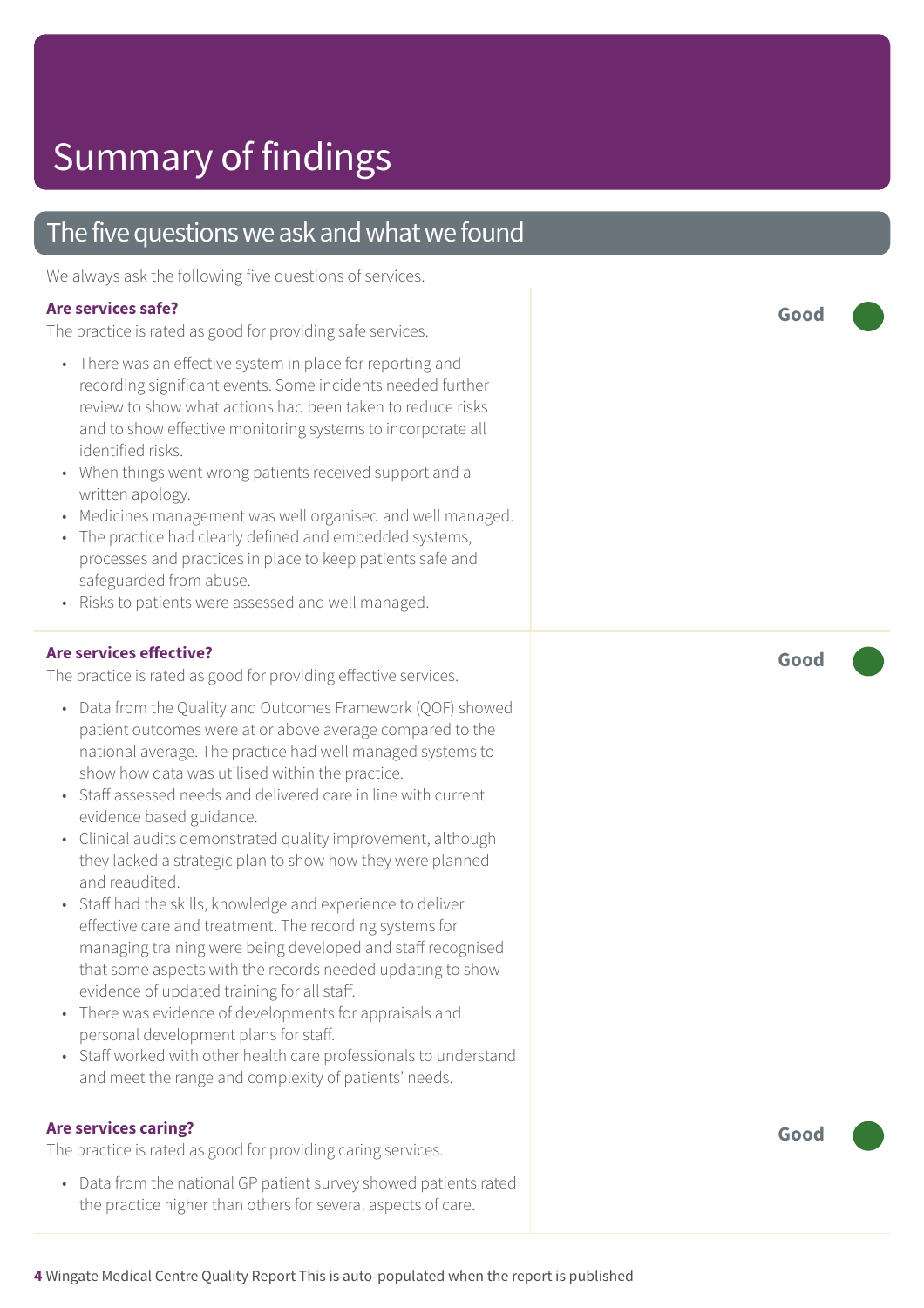- Patients said they were treated with compassion, dignity and respect and they were involved in decisions about their care and treatment.
- Information for patients about the services available was easy to understand and accessible.
- We saw staff treated patients with kindness and respect and they maintained patient confidentiality.

#### **Are services responsive to people's needs?**

The practice is rated as good for providing responsive services.

- Practice staff reviewed the needs of its local population and engaged with the NHS England Area Team and Clinical Commissioning Group to secure improvements to services where these were identified.
- Most patients said they found it easier to make an appointment with a GP by accessing their telephone appointment system where they always spoke to a GP a system known as 'Phat.' However a small number of patients expressed their inconveniences in waiting at home for a GP to ring them back. Urgent appointments were available the same day.
- The practice had good facilities and was well equipped to treat patients and meet their needs.
- Information about how to complain was available and easy to understand and evidence showed the practice responded quickly to issues raised. Learning from complaints was shared with staff and other stakeholders.

#### **Are services well-led?**

The practice is rated as good for being well-led.

- The practice had a clear vision and strategy to deliver high quality care and promote good outcomes for patients. Staff were clear about the vision and their responsibilities in relation to it. The practice had invested in additional staff to help manage medicines management and their data systems.
- There was a clear leadership structure and staff felt supported by management. The practice had a number of policies and procedures to govern activity and held regular governance meetings. The practice were proactive in developing their service and introducing new models of support such as their 'Compound assessment model' to help benefit their patients and their introduction to 'Mindfulness'(an intervention designed to aid in stress reduction and to help pay attention to peoples thoughts and feelings without judging them.)

**Good –––**

**Good –––**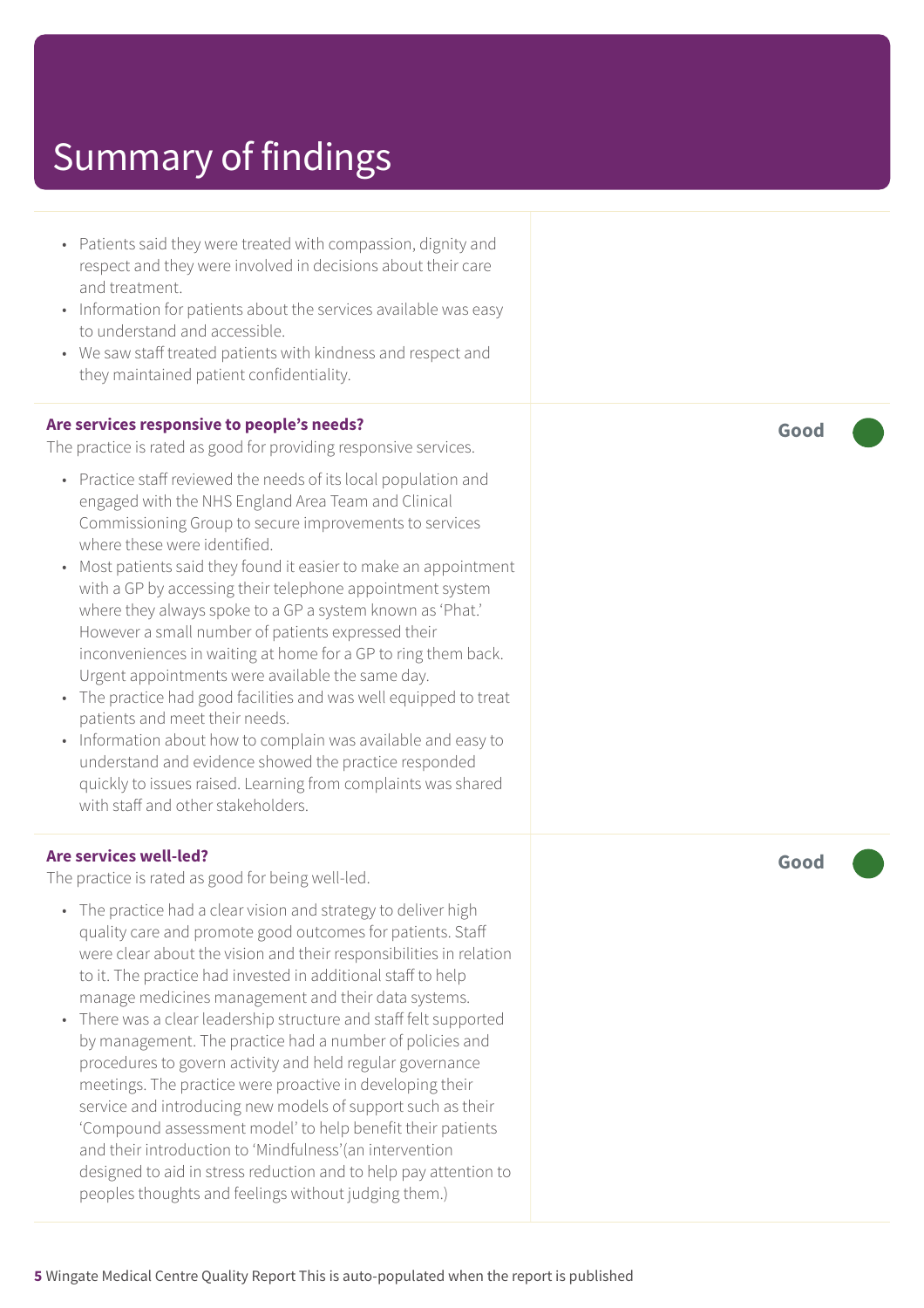- There was a governance framework which supported the delivery of the strategy and good quality care. This included arrangements to monitor and improve quality and identify risk. Practice GPs were involved at a strategic level in the Clinical Commissioning Group (CCG) and in national medical research.
- The provider was aware of and complied with the requirements of the duty of candour. The partners encouraged a culture of openness and honesty.
- The practice proactively sought feedback from staff and patients, which it acted on. There was a high level of constructive engagement with staff and a high level of staff satisfaction.
- The patient participation group supported patients' needs and welfare.
- There was a strong focus on continuous learning and improvement at all levels.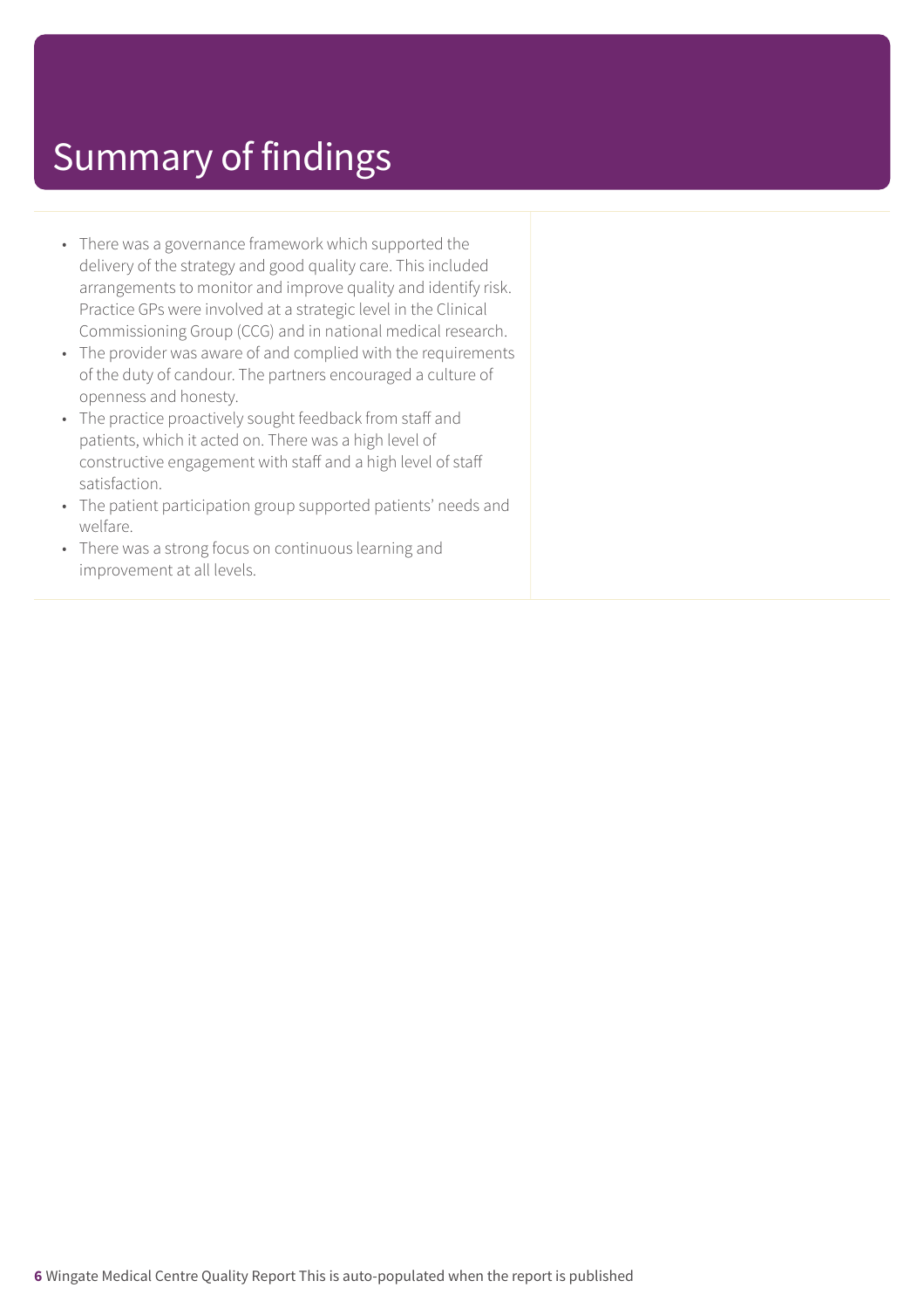### The six population groups and what we found

We always inspect the quality of care for these six population groups.

#### **Older people**

- The practice offered proactive, personalised care and treatment to meet the needs of the older people in its population. The community matron provided case management for patients with complex needs and multiple conditions. T
- he practice kept up to date registers of patients with a range of health conditions (including conditions common in older people) and used this information to plan reviews of health care and to offer services such as vaccinations for flu.
- Nationally reported data showed that outcomes for patients for conditions commonly found in older people were similar to or better than local and national averages.
- GPs carried out weekly visits to local care homes to assess and review patients' needs.

Home visits and urgent appointments were provided for patients with enhanced needs.

#### **People with long term conditions**

The practice is rated as outstanding for the care of people with long-term conditions.

- The GPs had lead roles in chronic diseases and practice nurses held dedicated lead roles for chronic disease management. As part of this they provided regular, structured reviews of patients' health. They had recently introduced a new model of support, the 'Compound assessment model.' The model supported a detailed review each year including four different professionals including a health care assistant, a behaviourist, a practice nurse and a GP. The aim being to provide a one stop shop helping patients to understand their condition and improve the way their condition is managed both at the practice and at home.
- Data showed that the practice was higher than and comparable with other practices nationally for the care and treatment of people with chronic health conditions such as diabetes. For example, the percentage of patients with diabetes, on the register, who had had an influenza immunisation was 99.45% compared to a national average of 94.45%.
- Longer appointments and home visits were available when needed. Staff had received training to help 'flex' appointments were needed with the practice nursing teams appointments to help facilitate good access to the practice nurse.

**Good –––**

**Outstanding –**

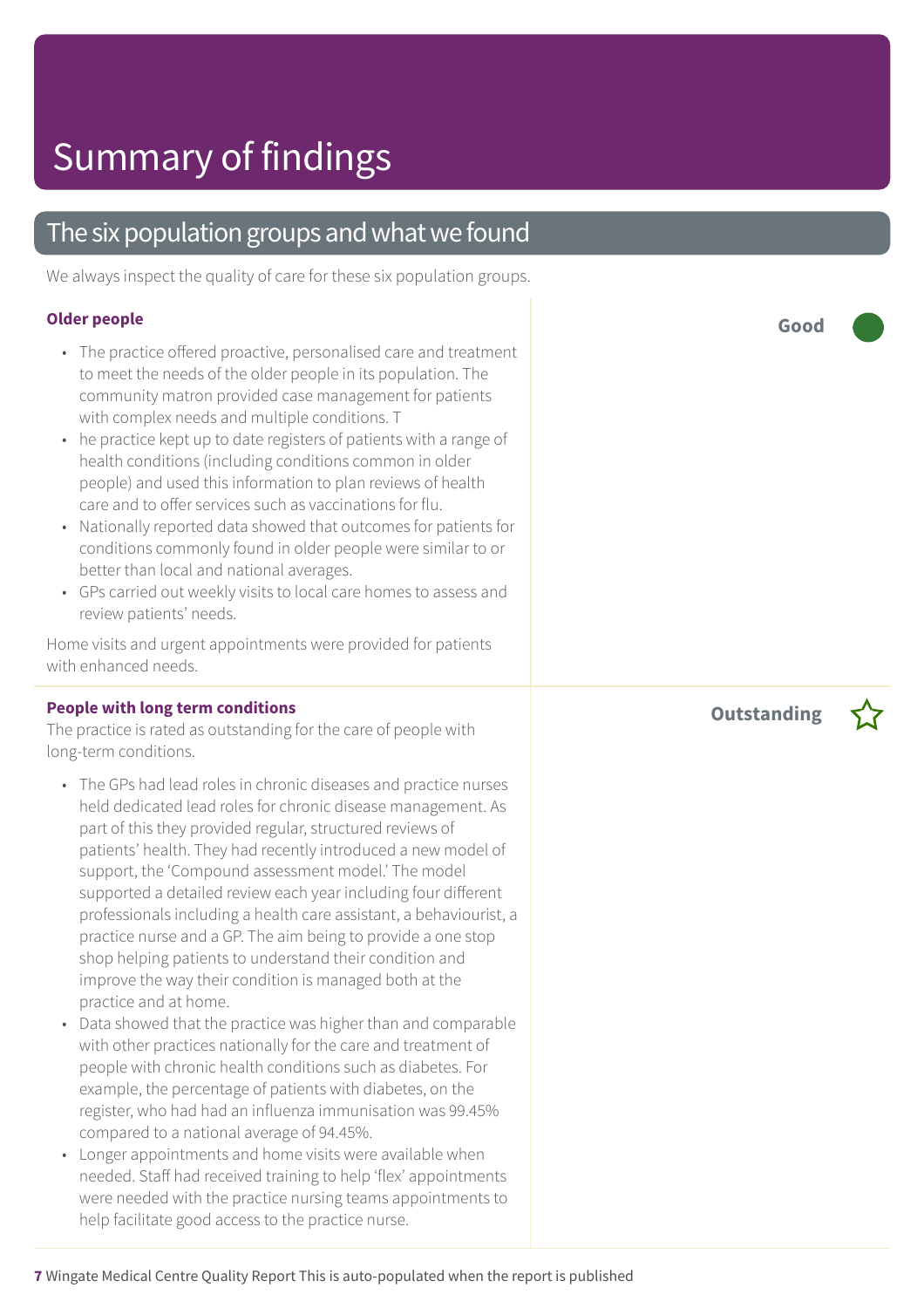• The practice held regular multi-disciplinary meetings to discuss patients with complex needs.

#### **Families, children and young people**

The practice is rated as good for the care of families, children and young people.

- There were systems in place to identify and follow up children living in disadvantaged circumstances and those who were at risk. A GP was the designated lead for child protection.
- Staff we spoke with had appropriate knowledge about child protection and they had access to safeguarding policies and procedures.
- Child surveillance clinics were provided for 6-8 week olds and immunisation rates were comparable to the national average for all standard childhood immunisations.
- Appointments were available outside of school hours and the premises were suitable for children and babies. Baby clinics were held on a regular basis.
- Family planning services were provided and signposted to other local services.
- The practice was performing comparably to the local and national averages for cervical screening, data showed that the percentage of women aged 25-64 whose notes record that a cervical screening test has been performed in the preceding 5 years (01/04/2014 to 31/03/2015) was 80.22% compared with 81.83%.
- Support is provided and signposted for services such as smoking cessation, alcohol and substance misuse.

#### **Working age people (including those recently retired and students)**

The practice is rated as good for the care of working-age people (including those recently retired and students).

- The needs of the working age population, those recently retired and students had been identified and the practice had adjusted the services it offered to ensure these were accessible, flexible and offered continuity of care.
- Telephone consultations were available and this meant patients did not always have to attend the practice in person.
- The practice provided a full range of health promotion and screening that reflected the needs of this age group.
- The practice was proactive in offering online services including the booking of appointments and request for repeat prescriptions. Electronic prescribing was also provided.

**Good –––**

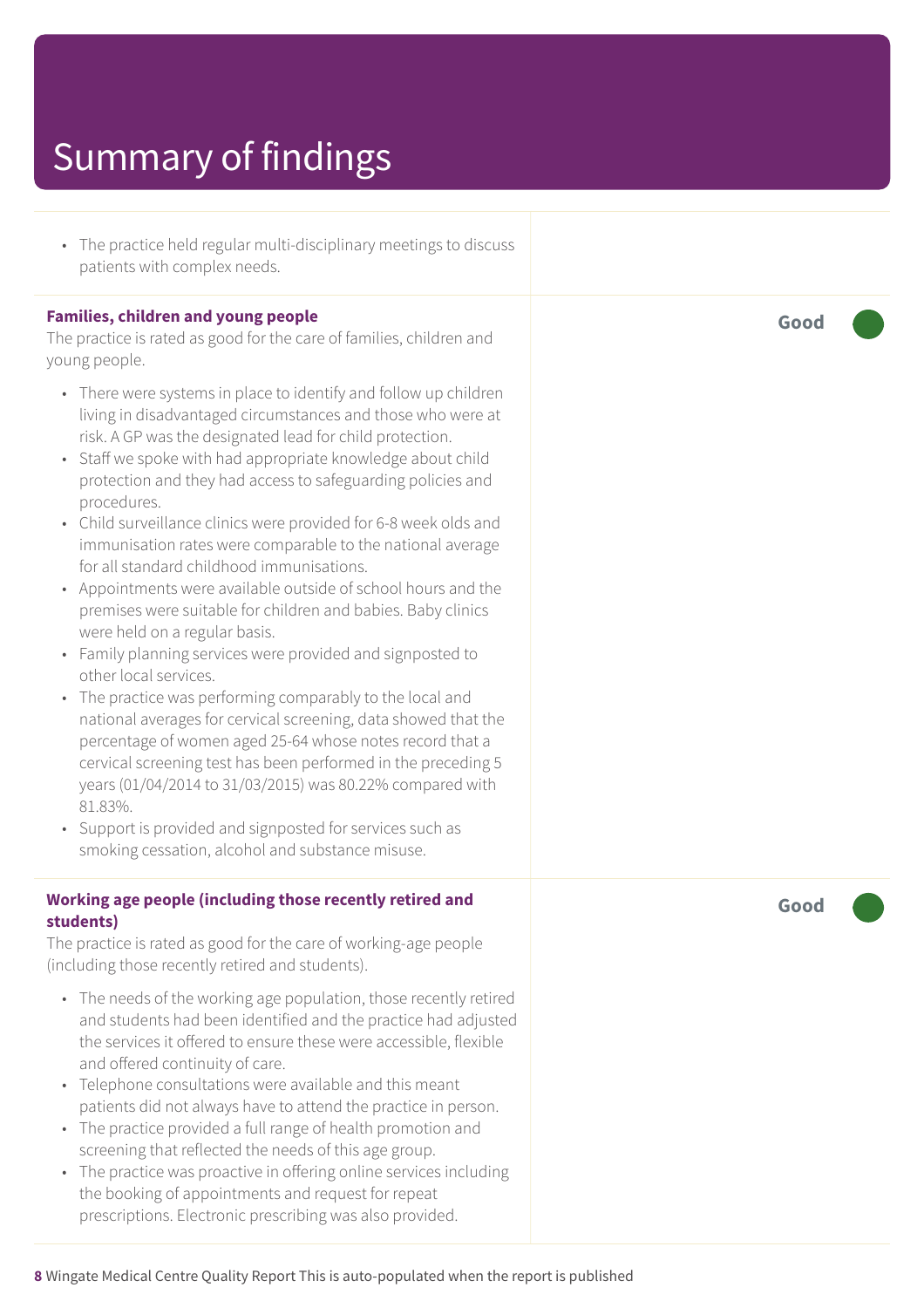- The practice held minor surgery clinics each week with a selection of morning and evening appointments.
- A phlebotomy service was provided daily from 8am.

#### **People whose circumstances may make them vulnerable**

The practice is rated as outstanding for the care of people whose circumstances may make them vulnerable.

- The practice held a register of patients living in vulnerable circumstances in order to provide the services patients required. For example, a register of people who had a learning disability was maintained to ensure patients were provided with an annual health check.
- The practice offered longer appointments for patients with a learning disability. Medical receptionist were given permission to flex the appointment system as needed to facilitate good access. They involved carers and arranged appointments for when they could be present to attend.
- The practice have employed their own onsite pharmacist who provides support to patients both face to face and via the telephone whenever patients needed this support, including on discharge from hospital.
- Staff were aware of their responsibilities regarding information sharing, documentation of safeguarding concerns and how to contact relevant agencies in normal working hours and out of hours.
- The practice support diverse groups of patients including a local women's refuge, hostel and a violent patient's scheme.
- The practice supported patients in accessing food bank vouchers when needed.
- The practice was accessible to people who required disabled access and facilities and services such as a hearing loop system (used to support patients who wear a hearing aid) and translation services were available.
- Information and advice was available about how to access a range of support groups and voluntary organisations.
- The practice facilitates a group known as TASC (Tailored Advice and Support for Communities). They attend weekly offering clinics for patients requiring information and advice with welfare benefits, council tax arrears, rent arrears, money and budgeting, fuel consumption and reducing outgoings.
- The practice used the 'Gold Standard Framework' (this is a systematic evidence based approach to improving the support and palliative care of patients nearing the end of their life) to ensure patients received appropriate care.

**Outstanding –**

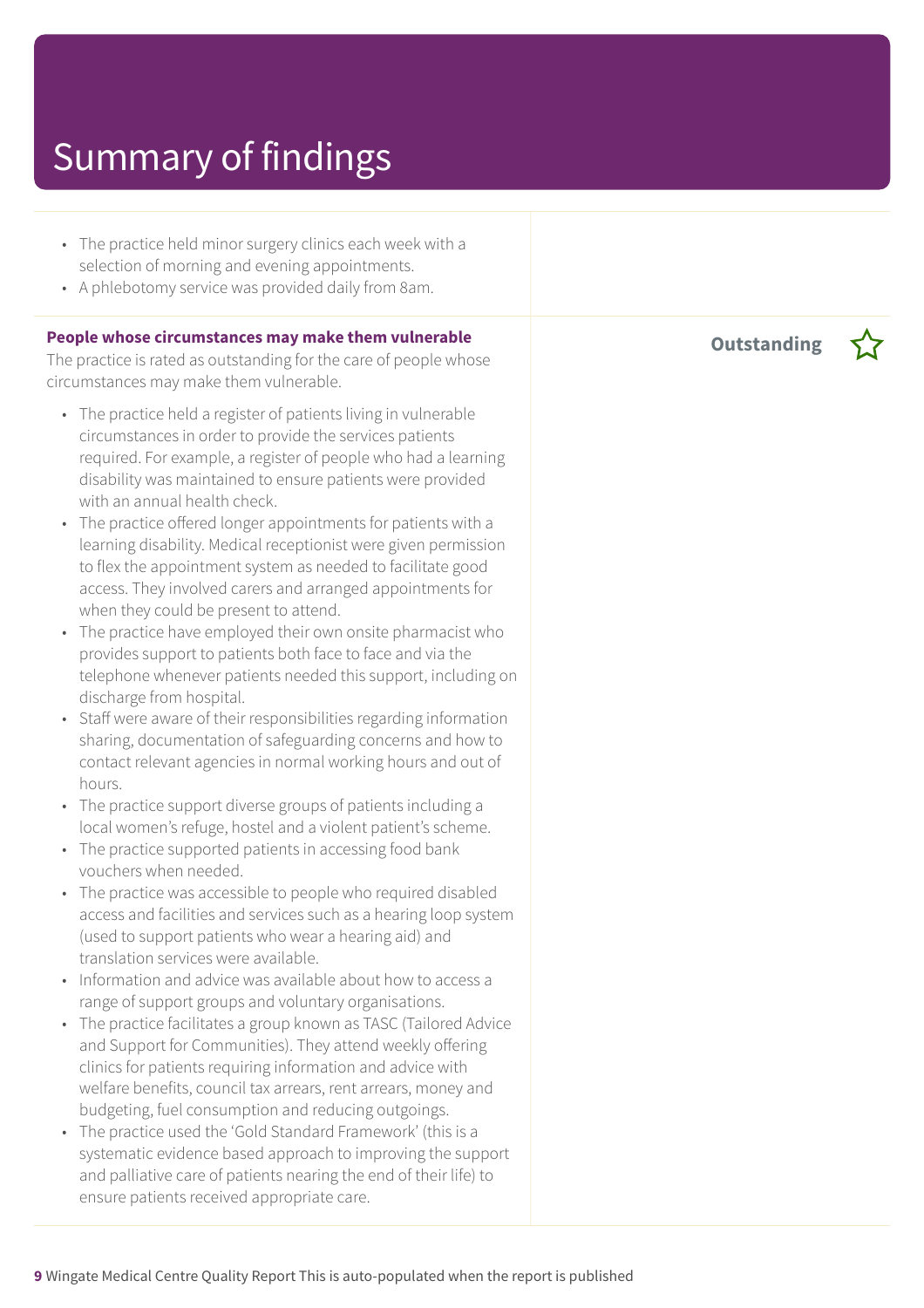#### **People experiencing poor mental health (including people with dementia)**

The practice is rated as good for the care of people experiencing poor mental health (including people with dementia).

- Data about how people with mental health needs were supported showed that outcomes for patients using this practice were comparable to national averages.
- The practice provided an enhanced service for screening patients to identify patients at risk of dementia and to develop care plans with them.
- The practice regularly worked with multi-disciplinary teams in the case management of patients experiencing poor mental health and invited patients to these meetings.
- Processes were in place to prompt patients for medicines reviews at intervals suitable to the medication they took.
- Patients experiencing poor mental health were informed about how to access various support groups and voluntary organisations. The Primary Care Psychological Therapies Service (IAPT) was based at the practice and offered various support to patients.
- The practice had access to support from the Primary Care Mental Health Liaison Practitioner for Kirkby.

**Good –––**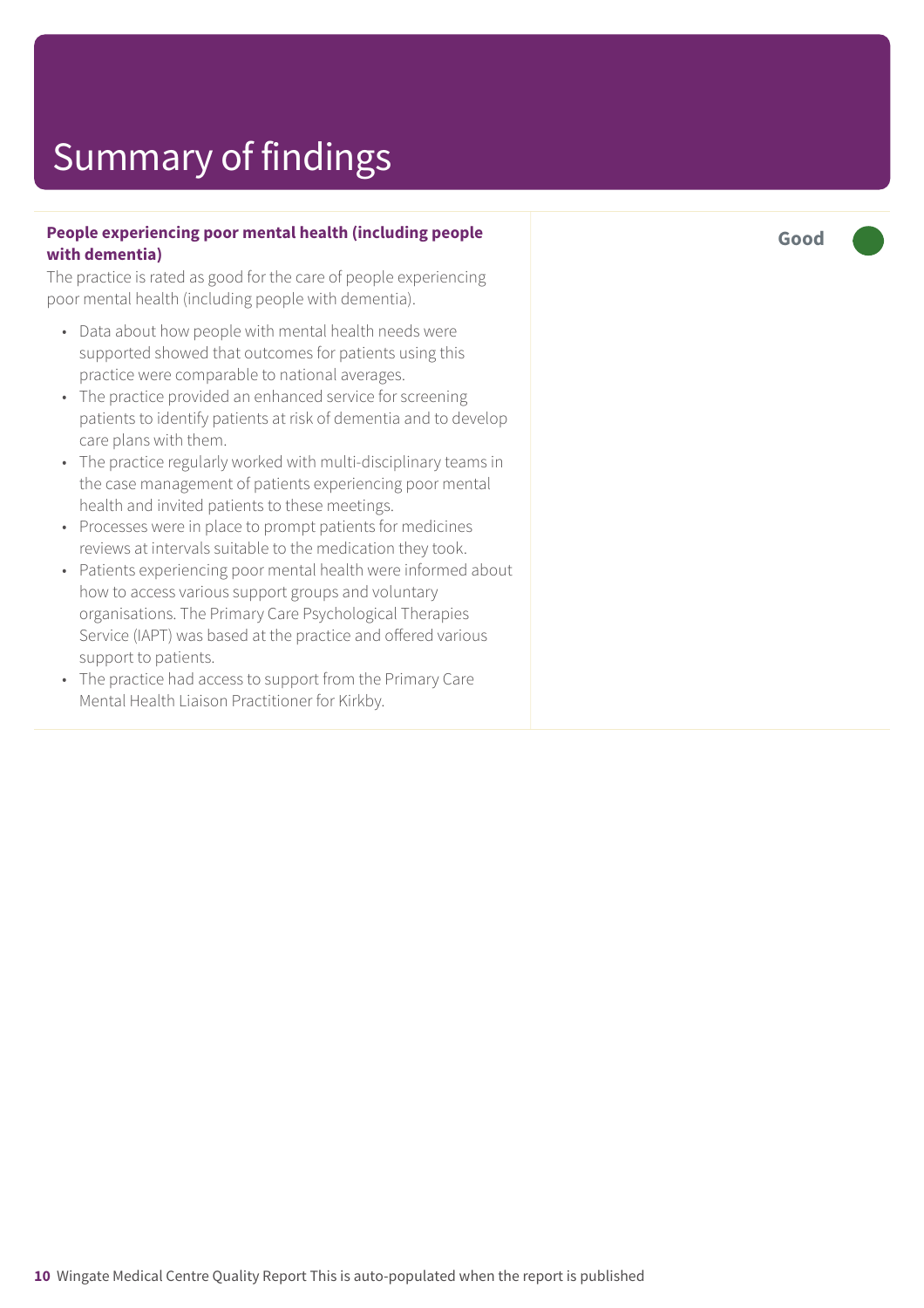### What people who use the service say

The national GP patient survey results were published on published in January 2016.The results showed the practice was performing in line with local and national averages,412 survey forms were distributed and 111 were returned. This represented approximately 1% of the practice's patient list.

- 84% of patients were 'very satisfied' or 'fairly satisfied' with their GP practice opening hours compared with the national average of 78.3%.
- 78% of patients were able to get an appointment to see or speak to someone the last time they tried compared to the national average of 76%.
- 71% of patients described the overall experience of this GP practice as good compared to the national average of 73%.

### Areas for improvement

#### **Action the service SHOULD take to improve**

- Review recording systems for significant events so the outcomes and actions of all events are clearly identified and shared within staff teams.
- **Outstanding practice**
- The practice had recently introduced a new model of support, the 'Compound assessment model.' The model supported a detailed review each year for patients with long term conditions and included four different professionals including: a health care assistant, a behaviourist, a practice nurse and a GP. The aim of the review was to provide a one stop shop helping patients to understand their condition and improve the way their condition was managed both at the practice and at home.

• 79 % of patients said they would recommend this GP practice to someone who has just moved to the local area compared to the national average of 79%.

As part of our inspection we also asked for CQC comment cards to be completed by patients prior to our inspection. We received 111 comment cards, the majority were positive about the standard of care received. Patients said staff were caring and supportive and always gave then enough time to talk. We heard that GPs were good at listening to patients without them feeling hurried. We spoke with four patients during the inspection plus 10 members of the Patients Participation Group (PPG). All 14 patients said they were satisfied with the care they received and thought staff were approachable, committed and caring. Five patients felt they had problems with the appointment system.

- Develop a recording system for the management of blank prescriptions to show a clear audit trail of how they were managed.
- Review the strategic planning of completed audits for the practice.
- The practice had introduced a series of clinics and services, including phlebotomy, travel vaccines, midwifery clinics, talking therapies provided by a councilor from the Primary Care Psychological Therapies Service (IAPT) and mindfulness sessions for supporting the wellbeing of patients. Some of the services provided onsite meant that patients could have their needs met at the local practice rather than travelling to the local hospital/external clinics.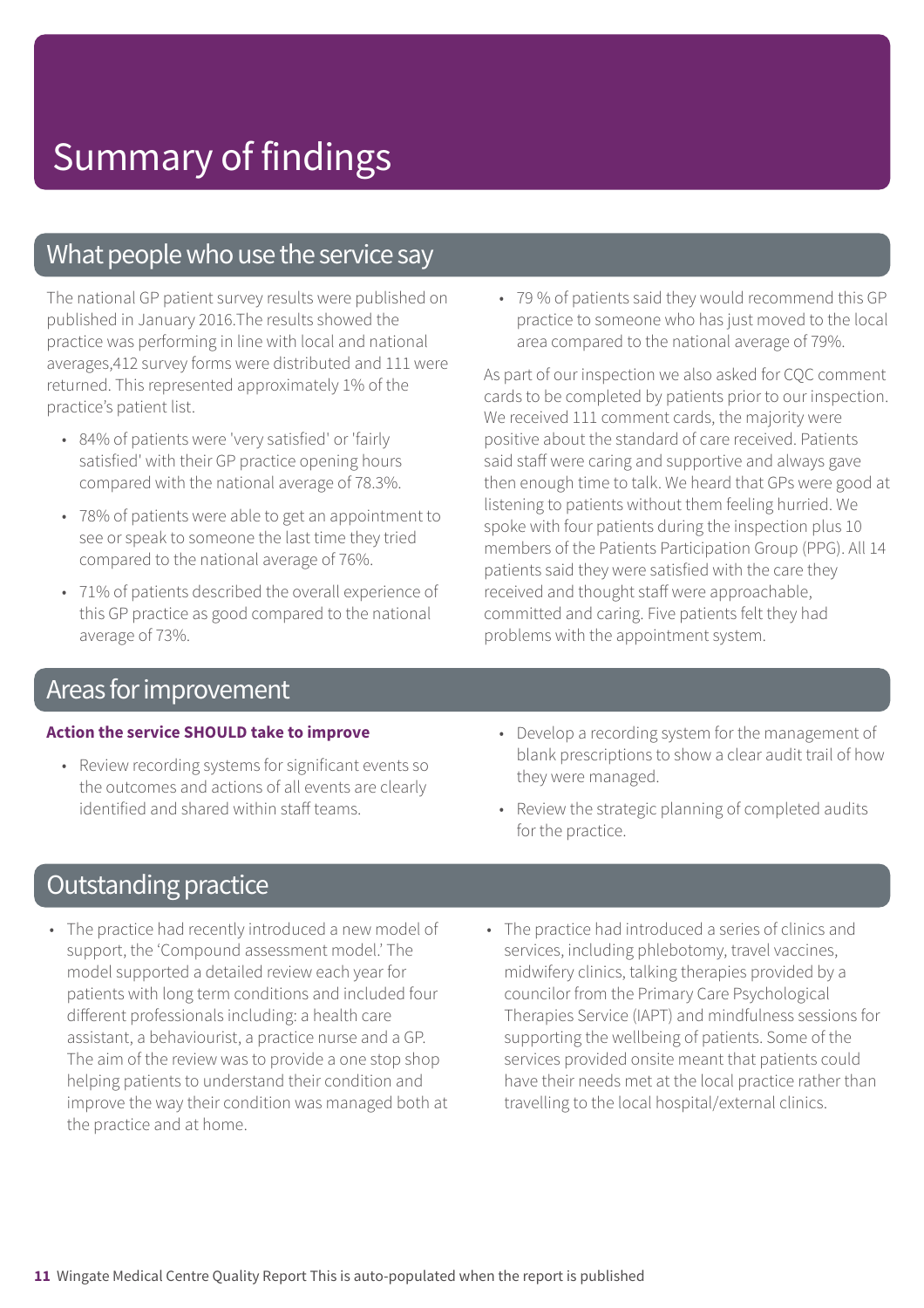

# Wingate Medical Centre **Detailed findings**

### Our inspection team

#### **Our inspection team was led by:**

Our inspection team was led by a CQC Lead Inspector**.** The team included a GP specialist adviser and a specialist practice manager.

### **Background to Wingate Medical Centre**

Wingate Medical Centre is registered with CQC to provide primary care services. The practice is a long established GP practice within Kirkby in a purpose built building. The practice has a Primary Medical Services (PMS) contract with a registered list size of 12368 patients (at the time of inspection). The practice is based in one of the more deprived areas when compared to other practices nationally. The male life expectancy for the area is 75 years compared with the CCG averages of 76 years and the national average of 79 years. The female life expectancy for the area is 79 years compared with the CCG averages of 80 years and the national average of 83 years. The practice offers a range of enhanced services including minor surgery, flu vaccinations, timely diagnosis of dementia and learning disability health checks.

The practice has eight GP partners and seven salaried GPs (nine male GPs and six female GPs). They have one practice manager, a deputy manager, an I.T. technician, a pharmacist, four practice nurses, four domestic staff, three health care assistants and a number of administration and reception staff. The practice is a training practice for General Practitioner registrars. It is also a teaching practice hosting medical students on placement.

The practice has an appointment model where all patients receive a phone call from the GP to ascertain their needs. The practice is open Monday to Friday from 8am to 6.30pm. General practitioners start appointments and telephoning patients from 8am throughout the day. Patients requiring GP services outside of normal working hours are referred on to the local out of hours provider, Urgent Care 24.

### Why we carried out this inspection

We carried out a comprehensive inspection of this service under Section 60 of the Health and Social Care Act 2008 as part of our regulatory functions. The inspection was planned to check whether the provider is meeting the legal requirements and regulations associated with the Health and Social Care Act 2008, to look at the overall quality of the service, and to provide a rating for the service under the Care Act 2014.

### How we carried out this inspection

Before visiting, we reviewed a range of information we hold about the practice and asked other organisations to share what they knew. We carried out an announced visit on 13 April 2016. During our visit we:

- Spoke with a range of staff and spoke with patients who used the service.
- Observed how patients were being cared for and talked with carers and/or family members
- Reviewed an anonymised sample of the personal care or treatment records of patients.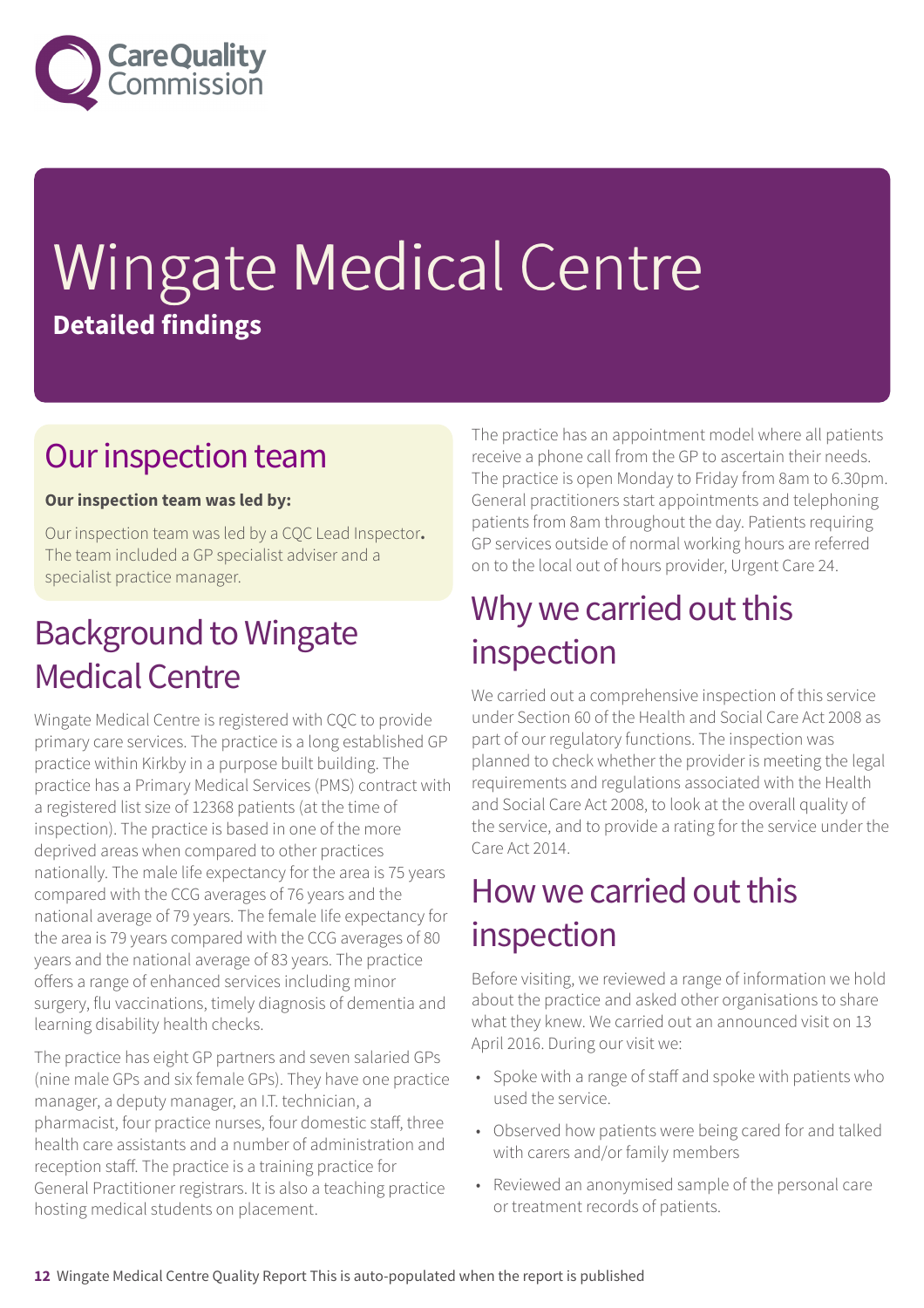# Detailed findings

• Reviewed comment cards where patients and members of the public shared their views and experiences of the service.'

To get to the heart of patients' experiences of care and treatment, we always ask the following five questions:

- Is it safe?
- Is it effective?
- Is it caring?
- Is it responsive to people's needs?
- Is it well-led?

We also looked at how well services were provided for specific groups of people and what good care looked like for them. The population groups are:

- Older people
- People with long-term conditions
- Families, children and young people
- Working age people (including those recently retired and students)
- People whose circumstances may make them vulnerable
- People experiencing poor mental health (including people with dementia).

Please note that when referring to information throughout this report, for example any reference to the Quality and Outcomes Framework data, this relates to the most recent information available to the CQC at that time.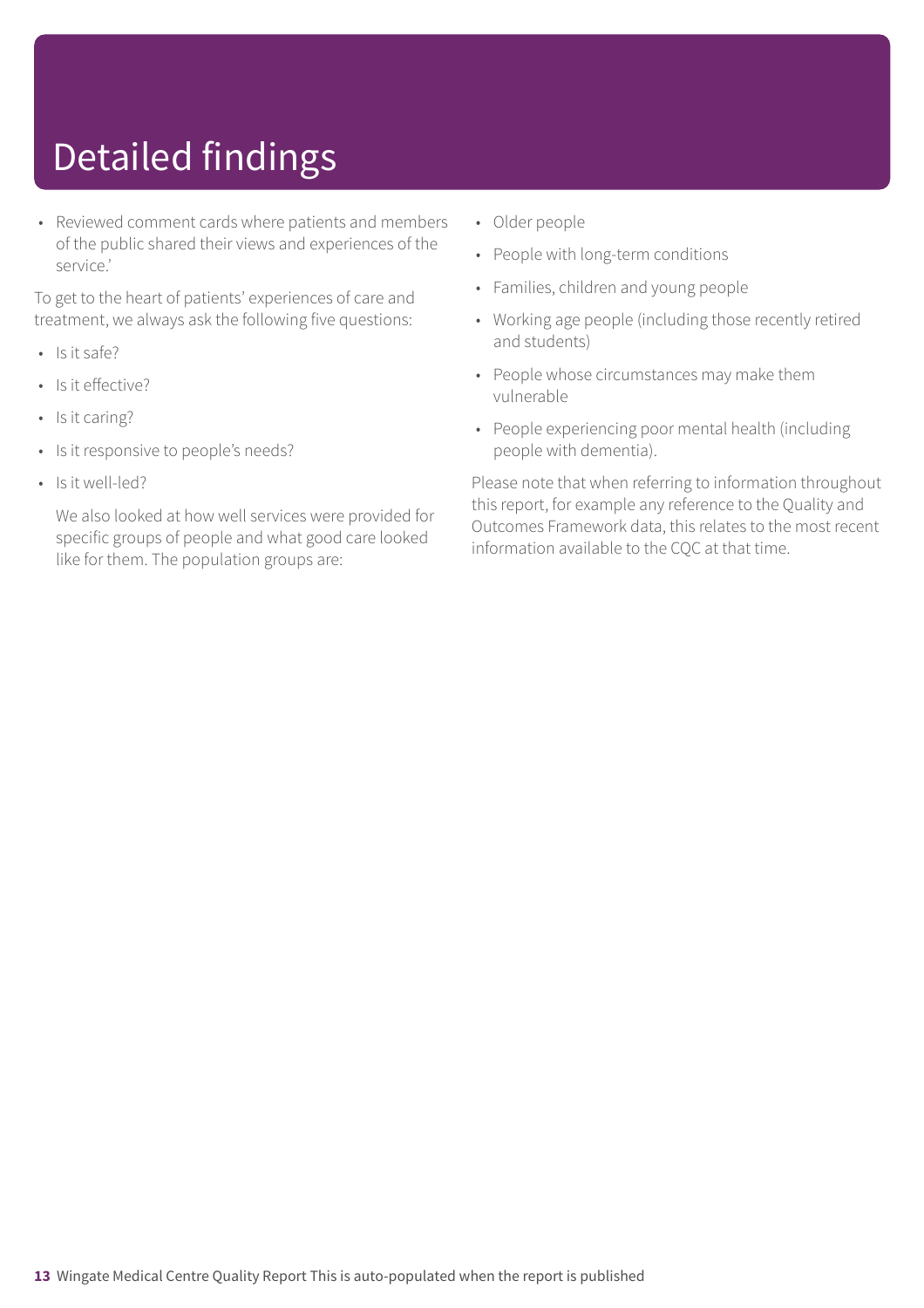# Are services safe?

### **Our findings**

#### **Safe track record and learning**

There was a system in place for reporting and recording significant events. Staff told us they would report any incidents and there was a recording form available on the practice's computer system. The incident recording form supported the recording of notifiable incidents under the duty of candour. (The duty of candour is a set of specific legal requirements that providers of services must follow when things go wrong with care and treatment). We saw evidence that when things went wrong with care and treatment, patients were informed of the incident, received support, and an apology. However, when we asked two staff about some of the previously recorded incidents, some had no knowledge of one incident and were unaware of actions taken following one of the incidents. The practice carried out an analysis of the significant events however the recording system had not always recording what actions had been taken following an incident and some reporting forms had not been completed with this information.

#### **Overview of safety systems and processes**

The practice had clearly defined and embedded systems, processes and practices in place to keep patients safe and safeguarded from abuse, which included:

• Arrangements were in place to safeguard children and vulnerable adults from abuse. These arrangements reflected relevant legislation and local requirements. Policies were accessible to all staff. The policies clearly outlined who to contact for further guidance if staff had concerns about a patient's welfare. There was a lead member of staff for safeguarding. The GPs attended safeguarding meetings when possible and provided reports where necessary for other agencies. Staff demonstrated they understood their responsibilities and had received training on safeguarding children and vulnerable adults relevant to their role. However, training records had gaps to show evidence of updated training records/certificates. GPs were trained to child protection or child safeguarding level three.

- A notice in the waiting room advised patients that chaperones were available if required. All staff who acted as chaperones were trained for the role and had received a Disclosure and Barring Service (DBS) check. (DBS
- The practice maintained appropriate standards of cleanliness and hygiene. We observed the premises to be clean and tidy. Nominated staff were identified as the infection control lead who liaised with the local infection prevention teams to keep up to date with best practice. There was an infection control protocol in place and staff had received up to date training. The last infection control audit undertaken in April 2015 showed evidence that action was taken to address any improvements identified as a result and showed good compliance with infection control standards.
- The arrangements for managing medicines, including emergency medicines and vaccines, in the practice kept patients safe (including obtaining, prescribing, recording, handling, storing, security and disposal). Processes were in place for handling repeat prescriptions which included the review of high risk medicines. The practice employed their own pharmacist. The pharmacist provided support to patients and contacted them to offer support and advice with their review of their medications. The practice carried out regular medicines audits, to ensure prescribing was in line with best practice guidelines for safe prescribing. Blank prescription forms and pads were securely stored however there was no recording system to record an audit rail of when they were stored and used. Patient Group Directions had been adopted by the practice to allow nurses to administer medicines in line with legislation.
- We reviewed a sample of staff personnel files and found appropriate recruitment checks had been undertaken prior to employment. For example, proof of identification, references, qualifications, registration with the appropriate professional body and the appropriate checks through the Disclosure and Barring Service.

#### • **Monitoring risks to patients**

Risks to patients were assessed and well managed. There were procedures in place for monitoring and managing risks to patient and staff safety. There was a health and safety policy available. The practice had up to date fire risk assessments and carried out regular fire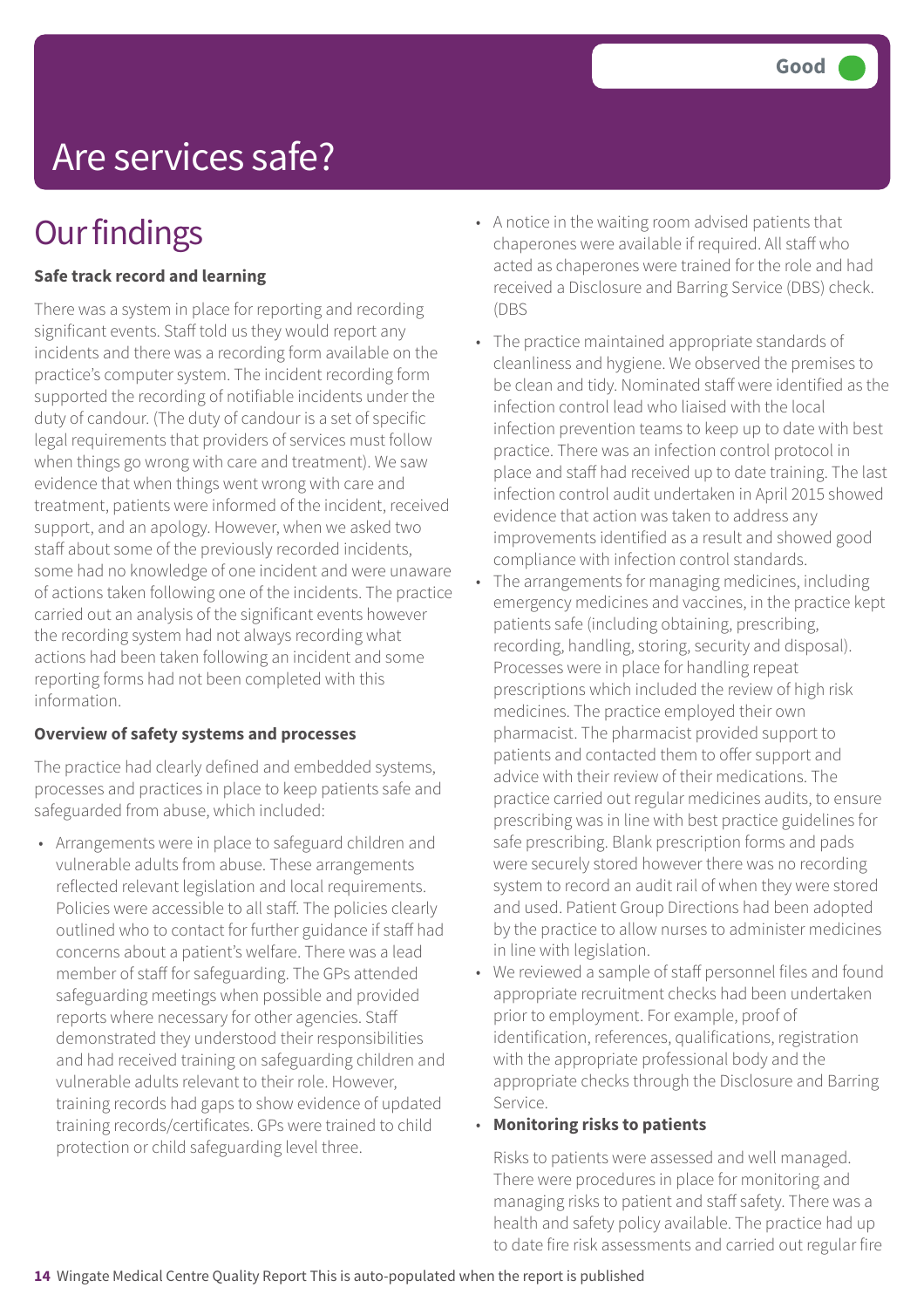### Are services safe?

drills. All electrical equipment was checked to ensure the equipment was safe to use and clinical equipment was checked to ensure it was working properly. The practice had a variety of other risk assessments in place to monitor safety of the premises such as control of substances hazardous to health and infection control and legionella (Legionella is a term for a particular bacterium which can contaminate water systems in buildings).

- Arrangements were in place for planning and monitoring the number of staff and mix of staff needed to meet patients' needs. There was a rota system in place for all the different staffing groups to ensure enough staff were on duty.
- **Arrangements to deal with emergencies and major incidents**

The practice had appropriate arrangements in place to respond to emergencies and major incidents.

- There was an instant messaging system on the computers in all the consultation and treatment rooms which alerted staff to any emergency.
- All staff received annual basic life support training and there were emergency medicines available in the treatment room.
- The practice had a defibrillator available on the premises and oxygen with adult and children's masks. A first aid kit and accident book were available.
- Emergency medicines were easily accessible to staff in a secure area of the practice and all staff knew of their location. All the medicines we checked were in date and stored securely.
- The practice had a comprehensive business continuity plan in place for major incidents such as building damage. It was recently put into action due to a recent power failure. The plan included emergency contact numbers for staff.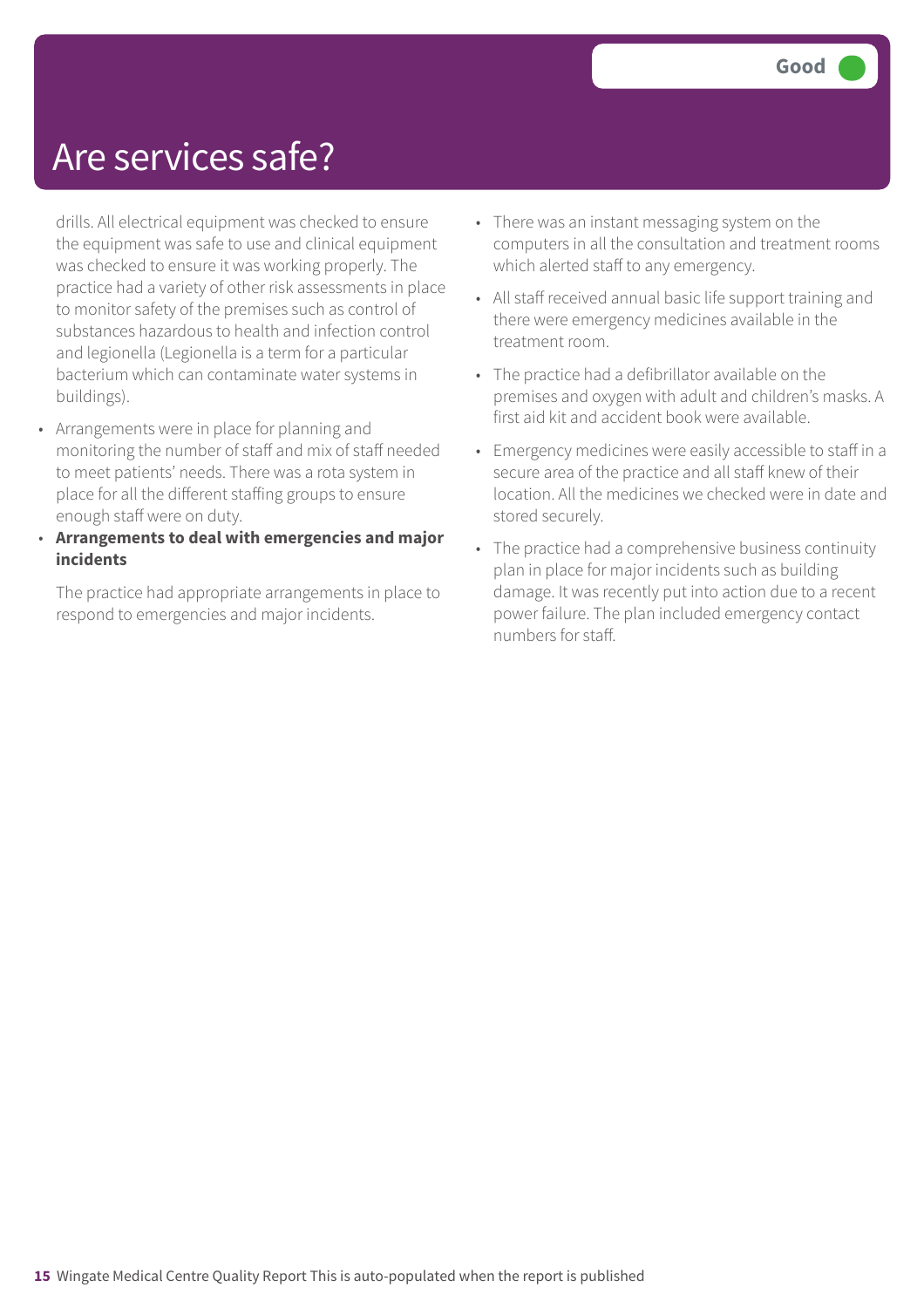### Are services effective?

(for example, treatment is effective)

### **Our findings**

#### **Effective needs assessment**

• The practice assessed needs and delivered care in line with relevant and current evidence based guidance and standards, including National Institute for Health and Care Excellence (NICE) best practice guidelines. The practice had systems in place to keep all clinical staff up to date. Staff had access to guidelines from NICE and used this information to deliver care and treatment that met patients' needs.

#### **Management, monitoring and improving outcomes for people**

The practice used information collected for the Quality Outcomes Framework (QOF) and performance against national screening programmes to monitor outcomes for patients. QOF is a system intended to improve the quality of general practice and reward good practice.

The most recent published QOF results showed that the practice had achieved 97.3% of the total number of points available. This was higher than the CCG average of 95.9% and the national average of 94.8%.

The practice employed their own staff to manage the data generated within the practice to help them monitor and audit their performance. They used their monitoring of data to help them identify areas of work needing further review. The monitoring of the practices performance was openly discussed amongst the team with transparent data shared and used to plan developments for their performance. Data showed year on year improvements to scores attained within QOF. This practice was not an outlier for any QOF (or other national) clinical targets.

Data from April 2014 – March 2015 showed:

- Performance for diabetes related indicators was comparable and higher than the national average. For example, the percentage of patients with diabetes, on the register, who had had influenza immunisation was 99.4% compared to a national average of 94.4%.
- The performance for mental health related indicators was comparable and higher than the national average. For example, the percentage of patients with

schizophrenia, bipolar affective disorder and other psychoses who had a comprehensive, agreed care plan in the preceding 12 months was 94.2% compared to a national average of 88.4%.

- We looked at the processes in place for clinical audit. Clinical audit is a way to find out if the care and treatment being provided is in line with best practice and it enables providers to know if the service is doing well and where they could make improvements. The aim is to promote improvements to the quality of outcomes for patients. We found there had been a number of clinical audits completed in the last three years. We looked at two completed audits where the improvements made were implemented and monitored. Audits seen covered the early diagnosis of cancer and an audit for hypertension. One of the audits showed an increase in the number of patients assessed and treated in line with current evidence based guidance for the treatment of hypertension. The practice engaged in regular clinical and internal audit to monitor quality and to make improvements. They could improve their audit by developing a programme of prospective audits, which are agreed and completed and tailored to the needs of the practice.
- Clinicians attended a weekly clinical meeting to discuss clinical matters and review the care and treatment provided to patients with complex needs. Multi-disciplinary meetings were also held to review the care and treatment provided to people receiving end of life care.
- The practice had introduced a series of clinics and services, including phlebotomy, travel vaccines, midwifery clinics, talking therapies provided by a counsellor from the Primary Care Psychological Therapies Service (IAPT) and mindfulness sessions for both supporting the wellbeing of patients and staff. Some of the services provided onsite meant that patients could have their needs met at the practice rather than travelling to the local hospital/external clinics.
- **Effective staffing**
- Staff had the skills, knowledge and experience to deliver effective care and treatment.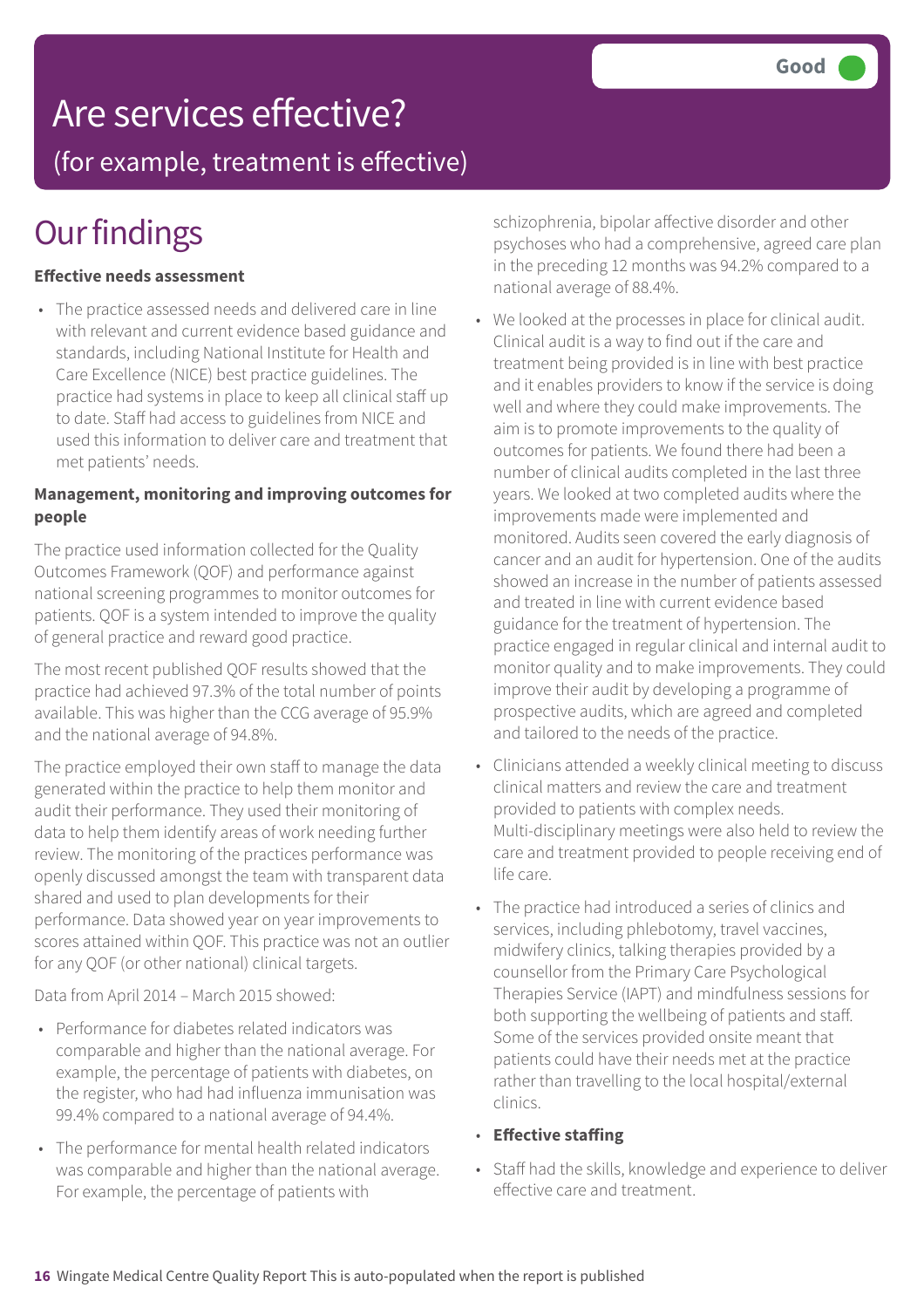### Are services effective?

(for example, treatment is effective)

- The practice had an induction programme for all newly appointed staff. This covered such topics as safeguarding, infection prevention and control, fire safety, health and safety and confidentiality.
- The practice could demonstrate how they ensured role-specific training and updating for relevant staff. For example, for those reviewing patients with long-term conditions. A part time pharmacist had been employed for some time at the practice. The management team had invested in this role and it had shown very positive results in the quality of their prescribing.
- Staff administering vaccines and taking samples for the cervical screening programme had received specific training necessary for their role. Staff who administered vaccines could demonstrate how they stayed up to date with changes to the immunisation programmes, for example by access to on line resources and discussion at practice meetings.
- The learning needs of staff were identified through a system of appraisals, meetings and reviews of practice development needs. Staff had access to appropriate training to meet their learning needs and to cover the scope of their work. This included on-going support, one-to-one meetings, coaching and mentoring, clinical supervision and facilitation and support for revalidating GPs. Most staff had received an appraisal within the last 12 months and the practice manager was developing a system to ensure all staff received regular appraisals now that she was fully established in her role. Staff we spoke with told us that they were fully supported within the practice both with their training needs and via the management team.
- Staff received training that included: safeguarding, fire safety awareness, basic life support and information governance. Staff had access to and made use of e-learning training modules, external and in-house training. Managers acknowledged the need to update their training records to better reflect the training needs and training undertaken by all of the staff team.
- **Coordinating patient care and information sharing**
- The information needed to plan and deliver care and treatment was available to relevant staff in a timely and accessible way through the practice's patient record system and their intranet system. This included care and risk assessments, care plans, medical records and investigation and test results.
- The practice shared relevant information with other services in a timely way, for example when referring patients to other services.
- Staff worked together and with other health and social care professionals to understand and meet the range and complexity of patients' needs and to assess and plan on-going care and treatment. This included when patients moved between services, including when they were referred, or after they were discharged from hospital. Meetings took place with other health care professionals on a regular basis when care plans were routinely reviewed and updated for patients with complex needs.
- The practice used the 'Gold Standard Framework' (this is a systematic evidence based approach to improving the support and palliative care of patients nearing the end of their life) to ensure patients received appropriate care.

#### • **Consent to care and treatment**

Staff sought patients' consent to care and treatment in line with legislation and guidance.

- Staff understood the relevant consent and decision-making requirements of legislation and guidance, including the Mental Capacity Act 2005.
- When providing care and treatment for children and young people, staff carried out assessments of capacity to consent in line with relevant guidance.
- Where a patient's mental capacity to consent to care or treatment was unclear the GP or practice nurse assessed the patient's capacity and, recorded the outcome of the assessment.
- **Supporting patients to live healthier lives**
- The practice identified patients who may be in need of extra support. For example, patients receiving end of life care, carers, those at risk of developing a long-term condition and those requiring advice on their diet, smoking and alcohol cessation. Patients were signposted to the relevant service.
- The practice's uptake for the cervical screening programme was 80.2%, which was comparable with the national average of 81.8%. The practice staff spoke about the challenges they faced and their review of data over the years showed a year on year improvement to the uptake of patients attending for smears. The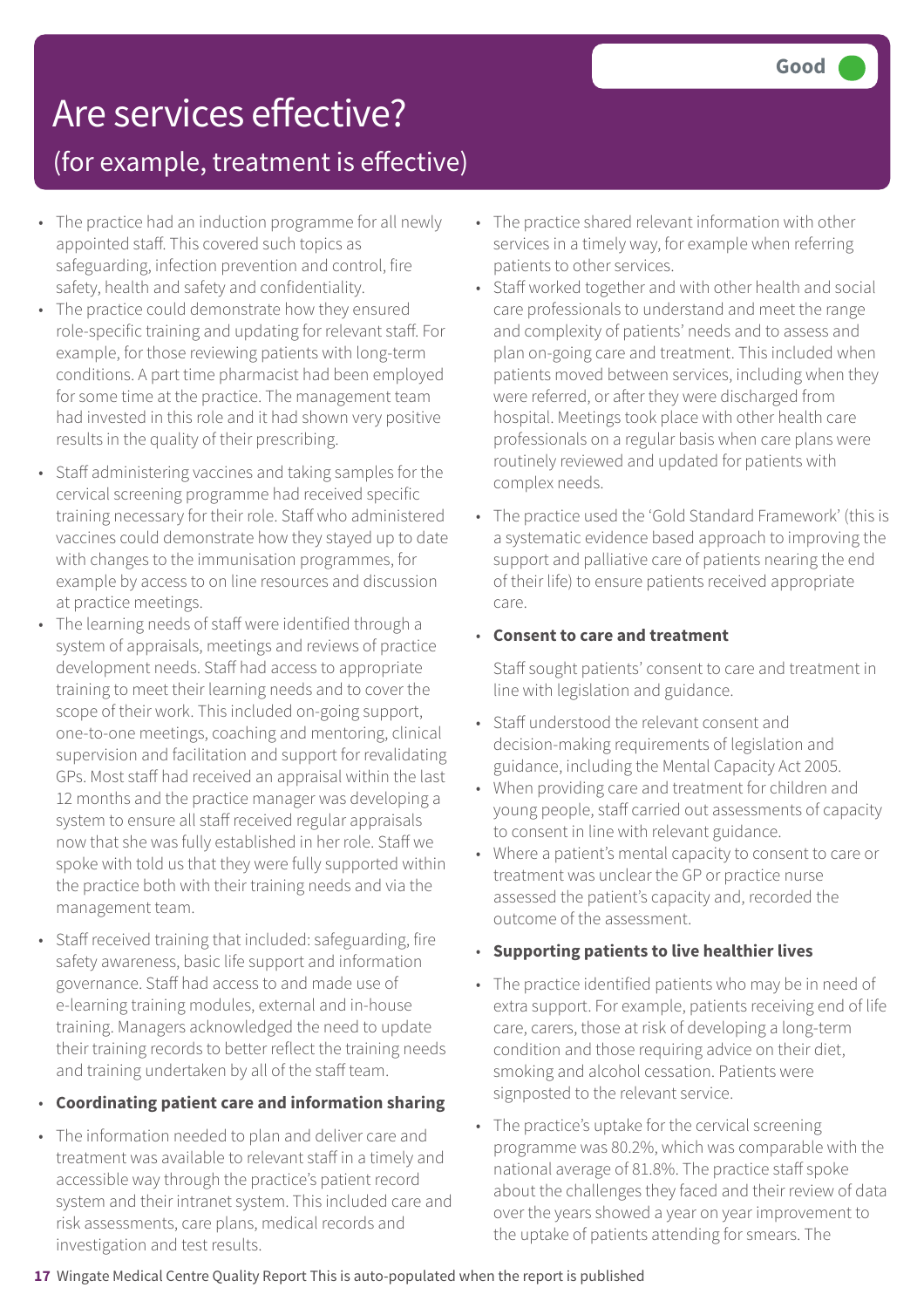### Are services effective? (for example, treatment is effective)

practice demonstrated how they encouraged uptake of the screening programme. The practice had a policy to offer telephone reminders and letters for patients who did not attend for their cervical screening test. The practice also encouraged its patients to attend national screening programmes for bowel and breast cancer screening. The practice had systems in place to ensure results were received for all samples sent for the cervical screening programme and the practice followed up women who were referred as a result of abnormal results.

• The practice had introduced a new 'Compound assessment model' to offer overall review and support to patients with an initial lengthy appointment and two further appointments covering 45 minutes. Staff told us that although the model had only been introduced over the last eight weeks they had already received positive feedback from the local diabetic team. They told us the

team had identified good practice and good outcomes for their patients. The practices patient booklet had supporting information to help and advise patients on self managing minor ailments such as coughs and colds. The booklet and supporting documents available at the practice helped explain how patients could take good care of their health.

- Childhood immunisation rates for the vaccinations given were comparable to CCG averages. For example, childhood immunisation rates for the vaccinations given to under two year olds ranged from 81.9% to 97.2% compared with the CCG averages 83.6% to 98.2%.
- Patients had access to appropriate health assessments and checks. These included health checks for new patients and NHS health checks for patients aged 40–74. Appropriate follow-ups for the outcomes of health assessments and checks were made, where abnormalities or risk factors were identified.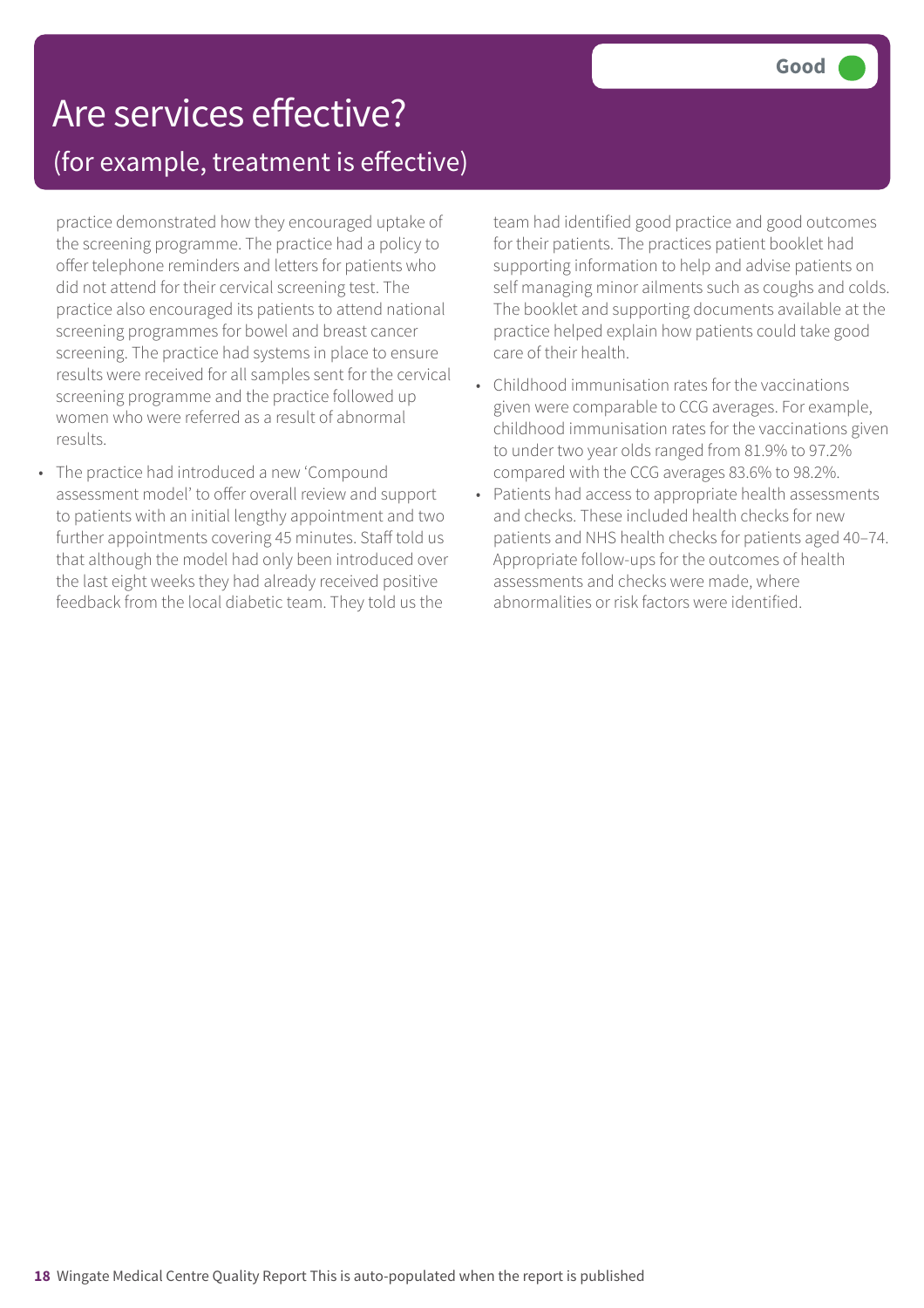# Are services caring?

### **Our findings**

#### **Kindness, dignity, respect and compassion**

We observed members of staff were courteous and very helpful to patients and treated them with dignity and respect.

- Curtains were provided in consulting rooms to maintain patients' privacy and dignity during examinations and treatments.
- We noted that consultation and treatment room doors were closed during consultations.
- Reception staff knew when patients wanted to discuss sensitive issues or appeared distressed they could offer them a private room to discuss their needs. The PPG group felt they had been instrumental in raising the need for a private area within reception. The practice had developed their facilities to offer a private room next to the reception to assist with patient confidentiality and privacy.

Most of the 111 patient Care Quality Commission comment cards we received were positive about the service experienced. Patients said they felt the practice offered a very good service and staff were helpful, caring and treated them with dignity and respect. We spoke with four patients during the inspection plus 10 members of the Patients Participation Group (PPG). All 14 patients said they were satisfied with the care they received and thought staff were approachable, committed and caring. Five patients felt they had problems with the appointment system with three people who felt they had to wait too long for a phone call from the practice.

Results from the national GP patient survey showed patients felt they were treated with compassion, dignity and respect. The practice was comparable or above average for its satisfaction scores on consultations with GPs and nurses. For example:

- 92.5% of patients said the GP was good at listening to them compared to the clinical commissioning group (CCG) average of 89.3% and the national average of 88.6%.
- 86.9% of patients said the GP gave them enough time compared to the CCG average of 87.4% and the national average of 86.6%).
- 98.7% of patients said they had confidence and trust in the last GP they saw compared to the CCG average of 94.7% and the national average of 95.2%.
- 86.5% of patients said the last GP they spoke to was good at treating them with care and concern compared to the national average of 85.3%.
- 96.1% of patients said the last nurse they spoke to was good at treating them with care and concern compared to the national average of 90.5%.
- 92.4% of patients said they found the receptionists at the practice helpful compared to the CCG average of 89.7% and the national average of 86.8%.
- **Care planning and involvement in decisions about care and treatment**

Patients told us they felt involved in decision making about the care and treatment they received. They also told us they felt listened to and supported by staff and had sufficient time during consultations to make an informed decision about the choice of treatment available to them. Patient feedback from the comment cards we received was also positive and aligned with these views.

Results from the national GP patient survey showed patients responded positively to questions about their involvement in planning and making decisions about their care and treatment. Results were in line with local and national averages. For example:

- 89% of patients said the last nurse they saw was good at explaining tests and treatments compared to the CCG average of 91.3% and the national average of 89.6%.
- 80.2% of patients said the last GP they saw was good at involving them in decisions about their care compared to the national average of 81.6%.
- 89.1% of patients said the last nurse they saw was good at involving them in decisions about their care compared to the national average of 85%.
- The practice provided facilities to help patients be involved in decisions about their care. Staff told us that translation services were available for patients who did not have English as a first language.

#### **Patient and carer support to cope emotionally with care and treatment**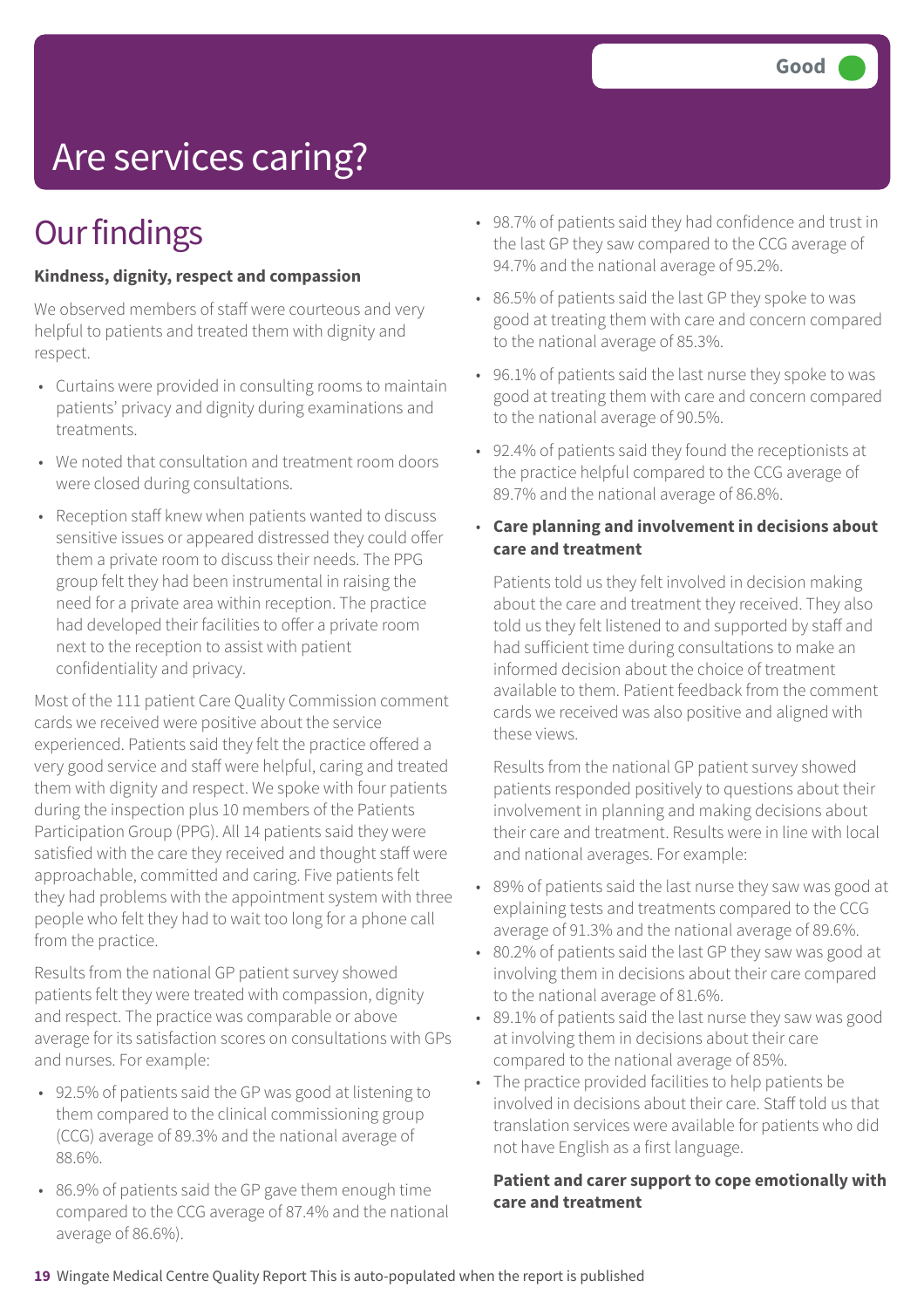### Are services caring?

Patient information leaflets and notices were available in the patient waiting area which told patients how to access a number of support groups and organisations. Information about support groups was also available on the practice website. The practice had developed a very detailed patient information booklet that described all aspects and services offered within the practice and external services. The booklet described the services offered and detailed all relevant contact details including an index list of useful telephone numbers including the local hospitals, hospices and out of hours services.

- The practice supported diverse groups of patients including a local women's refuge and a local hostel.
- The practice supported patients in accessing food bank vouchers when needed.
- The practice's computer system alerted GPs if a patient was also a carer. The practice had identified 140 patients as carers The practice had designated staff referred to as; carers champions.' Staff signposted patients to relevant support organisations and written information was available to direct carers to the various avenues of support available to them. Staff told us they often went the "extra mile" for their patients such as: arranging taxis for patients, dropping off prescriptions to patients on their way home or assisting with difficult or vulnerable patients.

Staff told us that if families had suffered bereavement, that staff tried to attend their patients funeral and that on occasions the GP's had been asked to say a few words at the patients funeral.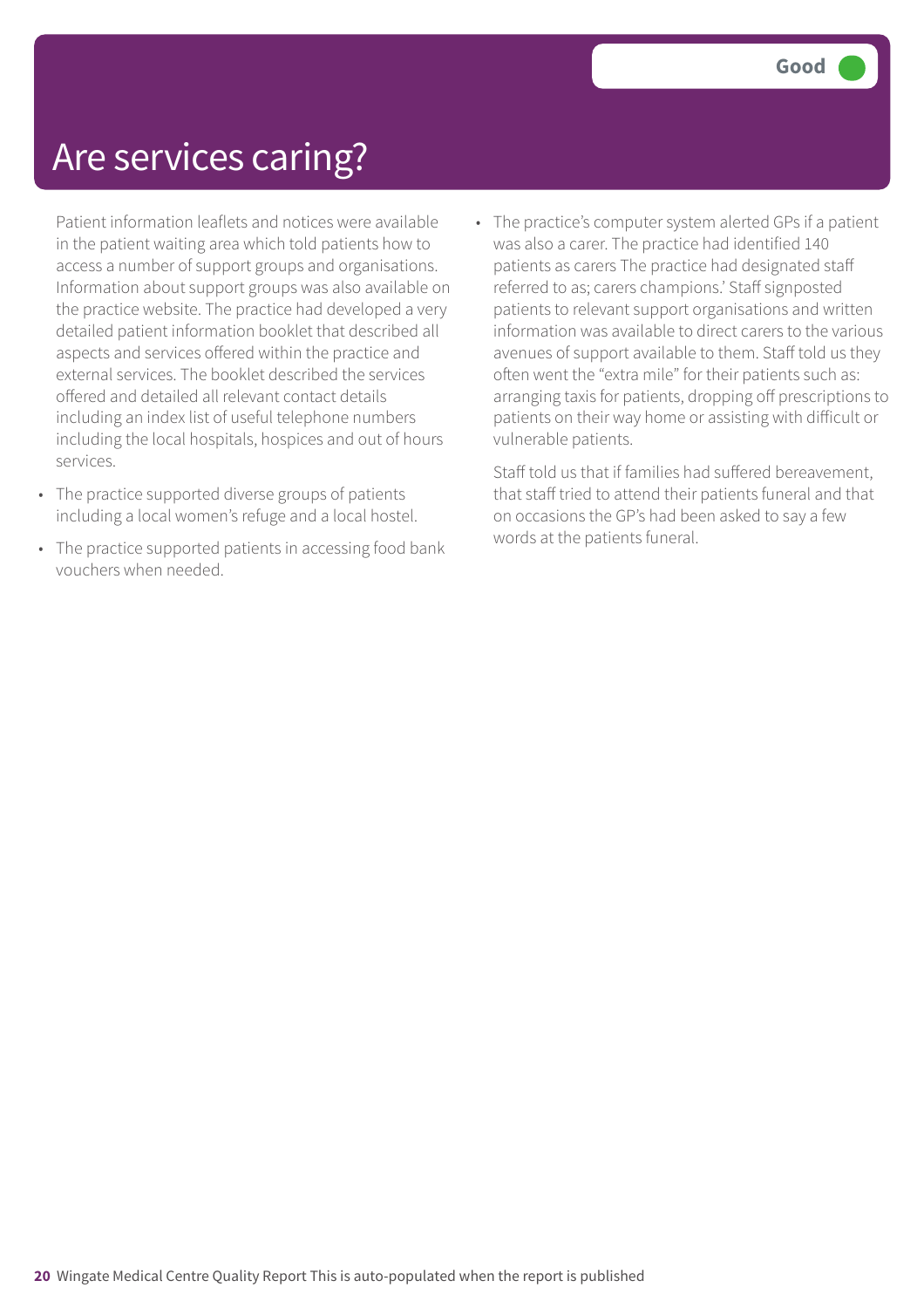# Are services responsive to people's needs?

(for example, to feedback?)

# **Our findings**

#### **Responding to and meeting people's needs**

The practice reviewed the needs of its local population and engaged with the NHS England Area Team and Clinical Commissioning Group (CCG) to secure improvements to services where these were identified. For example:

- There were longer appointments available for patients with a learning disability.
- Home visits were available for older patients and patients who had clinical needs which resulted in difficulty attending the practice.
- Same day appointments were available for children and those patients with medical problems that require same day consultation.
- The practice used social media to help engage with various patient groups to help communicate information around health and information about the practice.
- There were disabled facilities, a hearing loop and translation services available. The practice continued to review patient access and staff told us they were reviewing accessibility via the front access following comments and suggestions raised by one patient.
- Electrocardiograms (ECG) were being conducted by the practice. This provided an improved service for patients, negating the need to go to hospital for the procedure.
- The practice is based in a deprived area of Kirkby. the practice facilitated a group known as Tailored Advice and Support for Communities (TASC). They offered weekly clinics for patients requiring information and advice with welfare benefits, council tax arrears, rent arrears, money and budgeting, fuel consumption and reducing outgoings.

#### • **Access to the service**

The practice was open between 8am to 6.30pm Monday to Friday. Appointments were from 8am to 6.30pm. The practice had introduced a new appointment model called a 'physician health assessment by telephone (PHAT). This meant that all patients ringing the practice for an appointment received a telephone call back from a GP to discuss their needs and requests. The GP consulted with each patient to decide if they need to be

seen urgently or at a later time or whether the issues could be dealt with via the phone. In addition to pre-bookable appointments, urgent appointments were also available for people that needed them.

Results from the national GP patient survey showed that patient's satisfaction with how they could access care and treatment was comparable to local and national averages.

- 84.6% of patients were satisfied with the practice's opening hours compared to the national average of 78%.
- Patients told us on the day of the inspection that they were able to get appointments when they needed them. However, five people told us they had experienced problems accessing the practice via the phone and were inconvenienced in waiting for a staff member to ring them back with no fixed time.
- Results from the national GP patient survey showed that:
- 66% of patients said they could get through easily to the practice by phone compared to the national average of 73.2%).
- The practice had collated detailed data over the last few years to show what work they had carried out to identify time periods of high demand to their phone system. They had also monitored the effects and results of patient access following their introduction to their new appointment system. They were transparent in their approach and informing their patients of what actions they had taken in response to patient comments about appointments and accessing phones. They had displayed their actions and response to their patient surveys in their reception area to keep patients fully informed and up to date. They advised patients they had recruited new staff including three more GPs; they had increased the medical receptionist hours and were recruiting for a further practice nurse to help improve staff availability to patient's appointments. Staff told us that medical receptionist had also been given permission to 'flex' (book) appointments when needed. This helped facilitate good access to individual patient's needs, for example: patients with social phobias or paranoia were not expected to wait long periods of time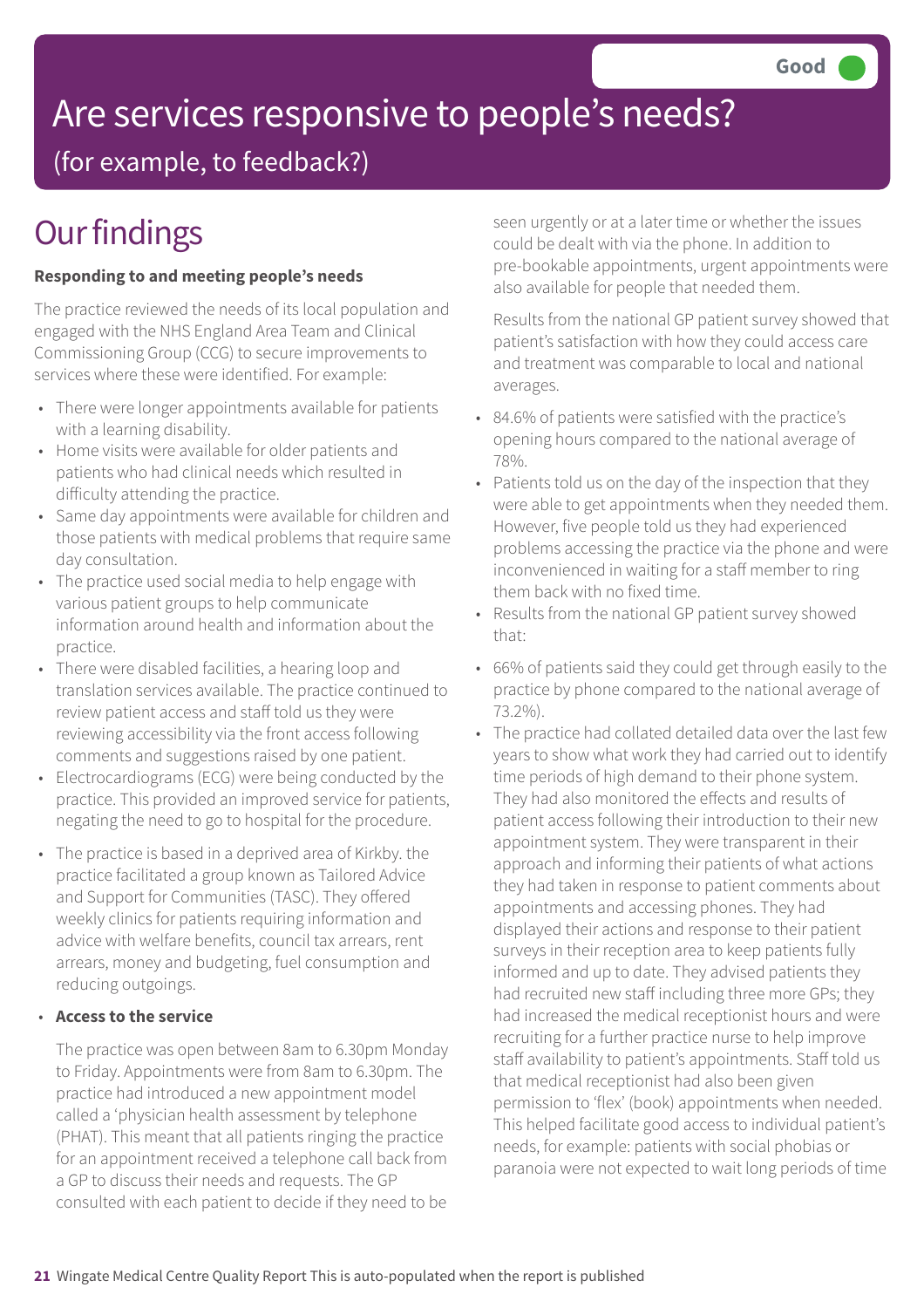# Are services responsive to people's needs?

### (for example, to feedback?)

in the waiting area. Patients that had hearing impairments who would rather not use their phone for a Phat call would just be booked straight in for a face to face appointment.

The practice had a system in place to assess whether a home visit was clinically necessary and the urgency of the need for medical attention. In cases where the urgency of need was so great that it would be inappropriate for the patient to wait for a GP home visit, alternative emergency care arrangements were made. Clinical and non-clinical staff were aware of their responsibilities when managing requests for home visits.

• **Listening and learning from concerns and complaints**

- The practice had an effective system in place for handling complaints and concerns. Its complaints policy and procedures were in line with recognised guidance and contractual obligations for GPs in England. There was a designated responsible person who handled all complaints in the practice. We saw that information was available to help patients understand the complaints system for example complaints posters were seen in the patient waiting room and a leaflet was available.
- We looked at three complaints and one suggestion received in the last 12 months and found they had been dealt with in a responsive and caring way. Lessons were learnt from individual concerns and complaints and action was taken as a result to improve the quality of the service. The practice had also stored patient complements which showed a high regard from patients towards the practice and the service they received.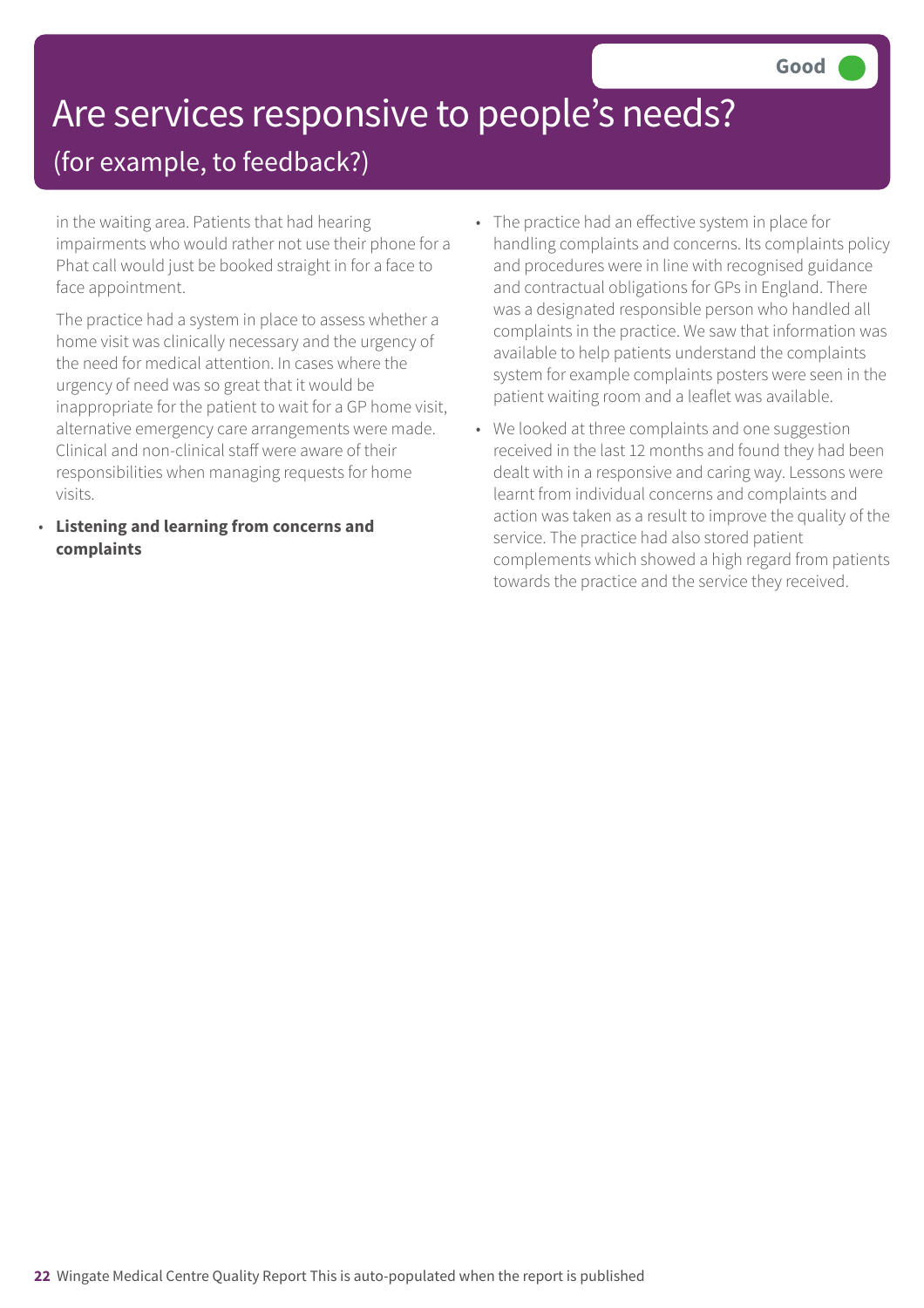### Are services well-led?

(for example, are they well-managed and do senior leaders listen, learn and take appropriate action)

## **Our findings**

### **Vision and strategy**

The practice had a clear vision to deliver high quality care and promote good outcomes for patients. The practice had a mission statement and staff knew and understood the values. The practice had a robust strategy and a supporting five year business plans which reflected the vision and values and were regularly monitored. The GPs were innovative in their approach and striving to develop new idea and initatives for the practice. They discussed various plans such as video consultations that they were hoping to commence and a self care tool called 'Health Pal' to help patients with self care and support of their health needs.

#### **Governance arrangements**

The practice had a clear governance framework which supported the delivery of their strategy and good quality care. This outlined the structures and procedures in place and ensured that:

- There was a clear staffing structure and staff was aware of their own roles and responsibilities. The practice had a detailed list of each staff member and their designated roles and responsibilities. All staff members took responsibility for a particular role and clearly worked as an effective team.
- Practice specific policies were implemented and were available to all staff.
- A comprehensive understanding of the performance of the practice was maintained and documented. Various development plans and audits showed close monitoring of the developments and performance of the practice.
- There were robust arrangements for identifying, recording and managing risks, issues and implementing mitigating actions.

#### **Leadership and culture**

On the day of inspection the partners in the practice demonstrated they had the experience, capacity and capability to run the practice and ensure high quality care. They told us they prioritised safe, high quality and compassionate care. Staff told us the partners and

management team were approachable and always took the time to listen to all members of staff. Practice GPs were involved at a strategic level in the Clinical Commissioning Group (CCG) and in national medical research.

The provider was aware of and had systems in place to ensure compliance with the requirements of the duty of candour. (The duty of candour is a set of specific legal requirements that providers of services must follow when things go wrong with care and treatment). The partners encouraged a culture of openness and honesty. The practice had systems in place to ensure that when things went wrong with care and treatment:

• The practice had systems in place to give affected patients support and a verbal/ written apology that was transparent and open in approach.

There was a clear leadership structure in place and staff felt supported by management.

- Staff told us the practice held regular team meetings. Minutes of meetings showed that various topics were transparently discussed and shared with staff on a regular basis.
- Staff told us there was an open culture within the practice and they had the opportunity to raise any issues at team meetings and felt confident and supported in doing so. We noted protected learning time was provided for the whole practice on a regular basis.
- Staff said they felt respected, valued and supported and the ones we spoke with said they enjoyed working at the practice. All staff were involved in discussions about how to run and develop the practice, and the partners encouraged all members of staff to identify opportunities to improve the service delivered by the practice.

#### **Seeking and acting on feedback from patients, the public and staff**

The practice encouraged and valued feedback from patients, the public and staff. It proactively sought patients' feedback and engaged patients in the delivery of the service.

• The practice had gathered feedback from patients through the patient participation group (PPG) and through surveys and complaints received. The PPG met regularly, and submitted proposals for improvements to